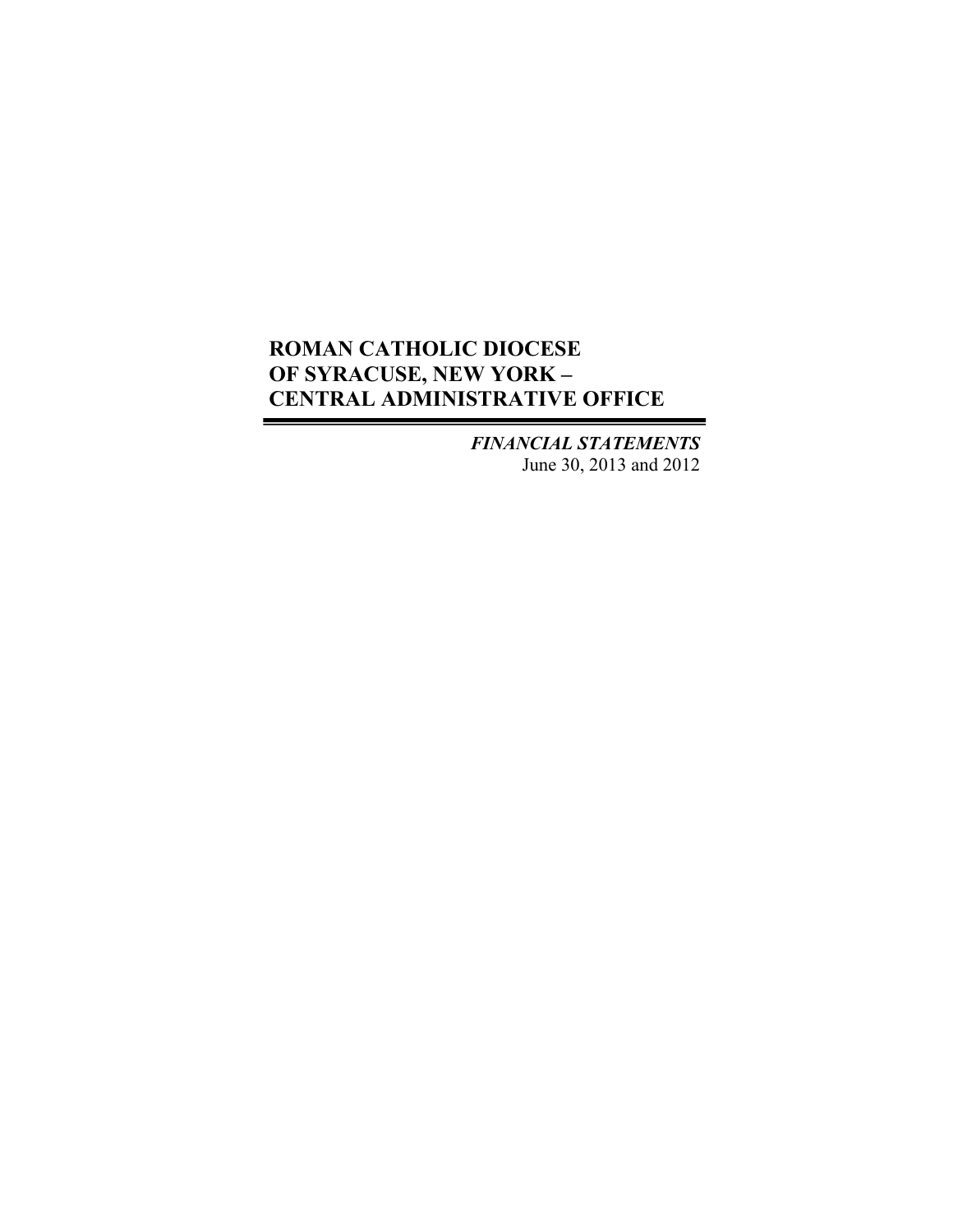# **Table of Contents**

## **ROMAN CATHOLIC DIOCESE OF SYRACUSE, NEW YORK – CENTRAL ADMINISTRATIVE OFFICE**

| INDEPENDENT AUDITORS' REPORT                                                                                                                                                                                                   |    |
|--------------------------------------------------------------------------------------------------------------------------------------------------------------------------------------------------------------------------------|----|
| AUDITED FINANCIAL STATEMENTS POSTAGE AND THE CONSTRUCTION OF THE CONSTRUCTION OF THE CONSTRUCTION OF THE CONSTRUCTION OF THE CONSTRUCTION OF THE CONSTRUCTION OF THE CONSTRUCTION OF THE CONSTRUCTION OF THE CONSTRUCTION OF T |    |
| STATEMENTS OF FINANCIAL POSITION                                                                                                                                                                                               |    |
| STATEMENTS OF ACTIVITIES                                                                                                                                                                                                       |    |
| STATEMENTS OF CHANGES IN NET ASSETS                                                                                                                                                                                            |    |
| <b>STATEMENTS OF CASH FLOWS</b><br><u> 1989 - Johann John Harry Harry Harry Harry Harry Harry Harry Harry Harry Harry Harry Harry Harry Harry Harry H</u>                                                                      | 6  |
| NOTES TO FINANCIAL STATEMENTS<br><u> 1980 - Johann Barn, mars eta bainar eta bainar eta baina eta baina eta baina eta baina eta baina eta baina e</u>                                                                          | 7  |
| OTHER FINANCIAL INFORMATION                                                                                                                                                                                                    | 23 |
| <b>SCHEDULE OF UNRESTRICTED PROGRAM</b><br>AND SUPPORTING EXPENSES                                                                                                                                                             | 23 |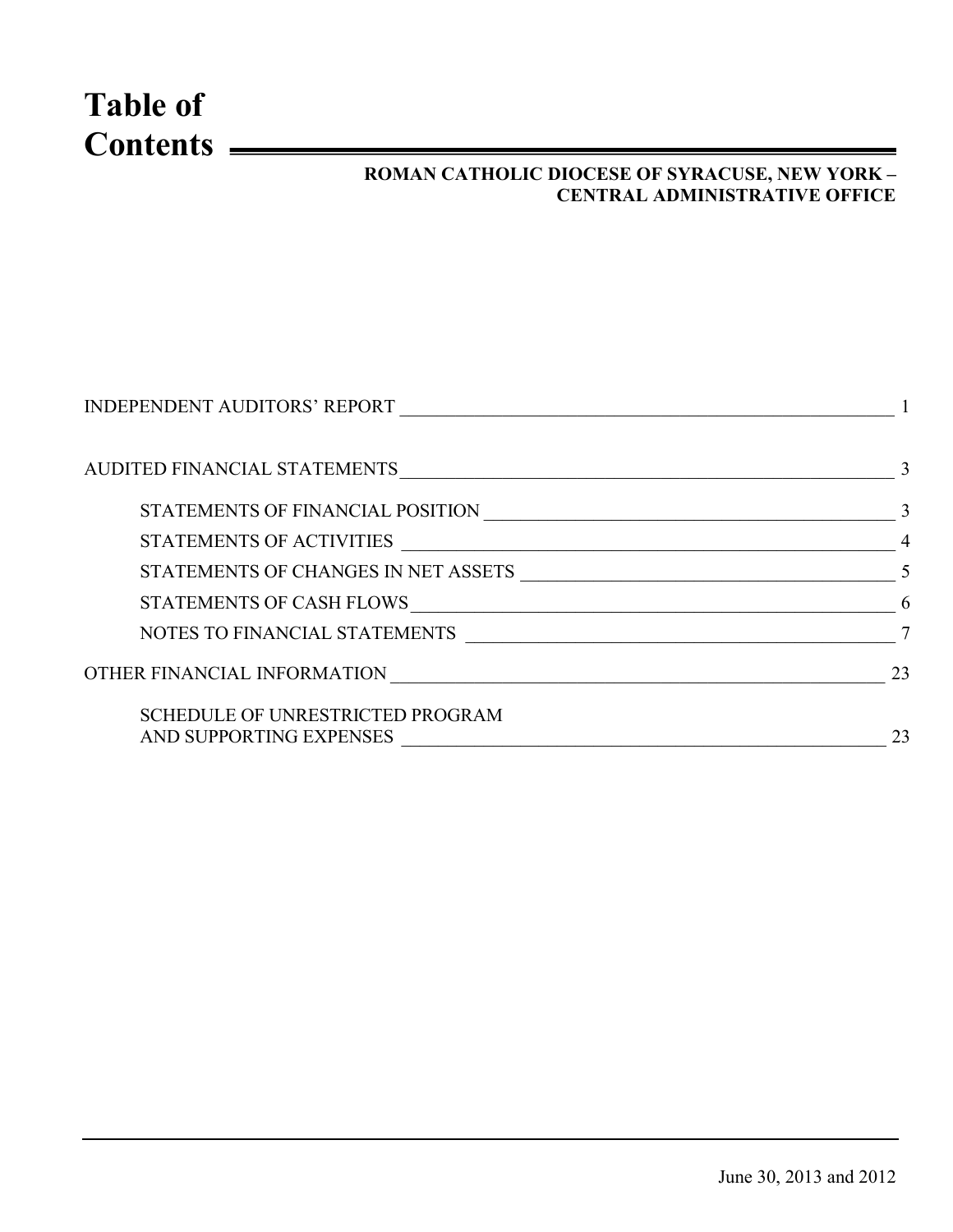

#### **INDEPENDENT AUDITORS' REPORT**

#### **MOST REVEREND ROBERT CUNNINGHAM, D.D. ROMAN CATHOLIC DIOCESE OF SYRACUSE, NEW YORK – CENTRAL ADMINISTRATIVE OFFICE**

#### **Report on the Financial Statements**

We have audited the accompanying financial statements of the **ROMAN CATHOLIC DIOCESE OF SYRACUSE, NEW YORK – CENTRAL ADMINISTRATIVE OFFICE** which comprise the statements of financial position as of June 30, 2013 and 2012, and the related statements of activities, changes in net assets and cash flows for the years then ended, and the related notes to the financial statements.

#### **Management's Responsibility for the Financial Statements**

Management is responsible for the preparation and fair presentation of these financial statements in accordance with accounting principles generally accepted in the United States of America; this includes the design, implementation, and maintenance of internal control relevant to the preparation and fair presentation of financial statements that are free from material misstatements, whether due to fraud or error.

#### **Auditor's Responsibility**

Our responsibility is to express an opinion on these financial statements based on our audits. We conducted our audits in accordance with auditing standards generally accepted in the United States of America. Those standards require that we plan and perform the audit to obtain reasonable assurance about whether the financial statements are free of material misstatement.

An audit involves performing procedures to obtain audit evidence about the amounts and disclosures in the financial statements. The procedures selected depend on the auditor's judgment, including the assessment of the risks of material misstatement of the financial statements, whether due to fraud or error. In making those risk assessments, the auditor considers internal control relevant to the entity's preparation and fair presentation of the financial statements in order to design audit procedures that are appropriate in the circumstances, but not for the purpose of expressing an opinion on the effectiveness of the entity's internal control. Accordingly, we express no such opinion. An audit also includes evaluating the appropriateness of accounting policies used and the reasonableness of significant accounting estimates made by management, as well as evaluating the overall presentation of the financial statements.

We believe that the audit evidence we have obtained is sufficient and appropriate to provide a basis for our audit opinion.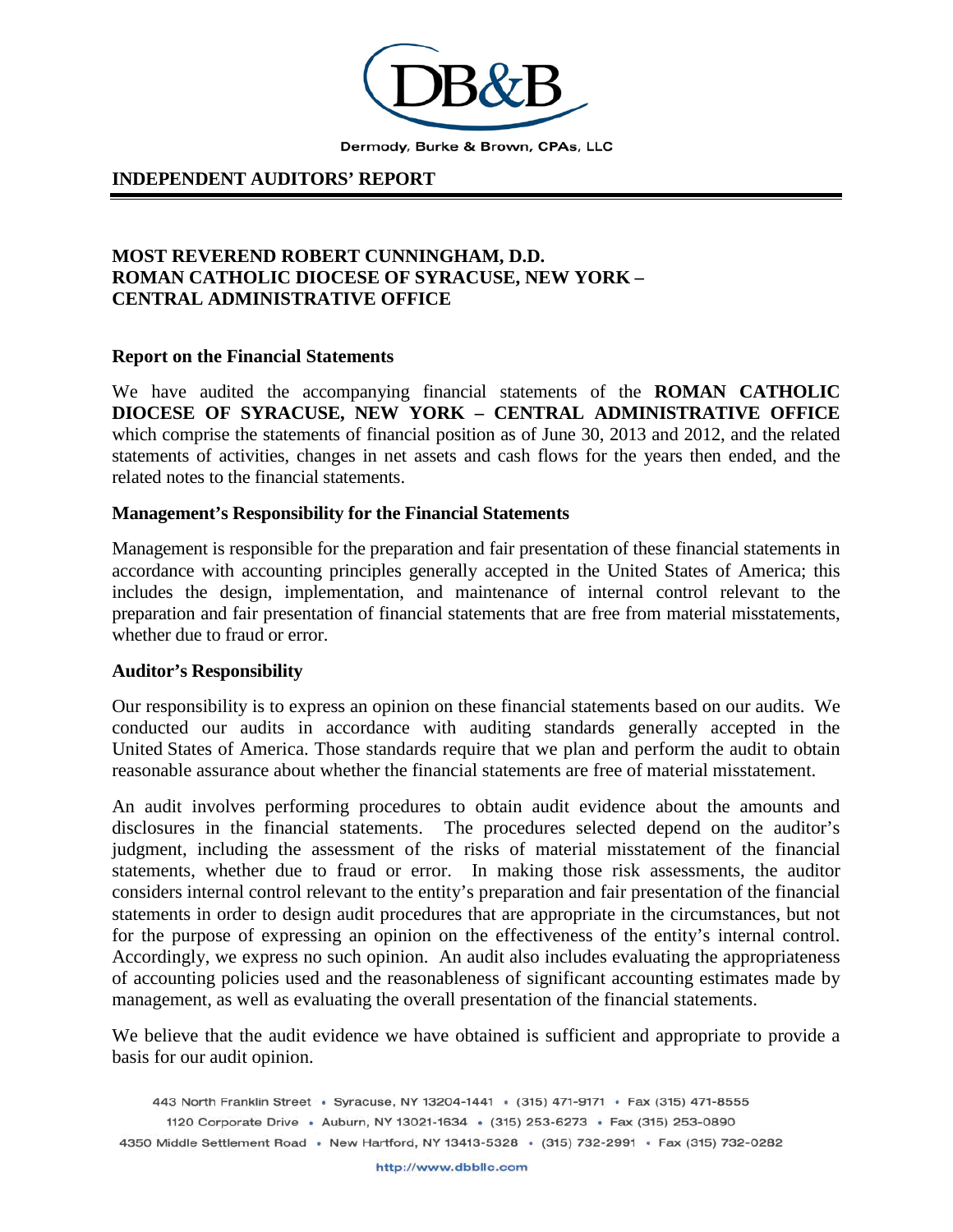#### **Opinion**

In our opinion, the financial statements referred to above present fairly, in all material respects, the financial position of the Roman Catholic Diocese of Syracuse, New York – Central Administrative Office as of June 30, 2013 and 2012, and the results of its operations and its cash flows for the years then ended in accordance with accounting principles generally accepted in the United States of America.

#### **Report on Supplementary Information**

Our audits were conducted for the purpose of forming an opinion on the financial statements as a whole. The accompany information on pages 23 and 24 is presented for purposes of additional analysis and is not a required part of the financial statements. Such information is the responsibility of management and was derived from and relates directly to the underlying accounting and other records used to prepare the financial statements and certain additional procedures, including comparing and reconciling such information directly to the underlying accounting and other records used to prepare the financial statements or to the financial statements themselves, and other additional procedures in accordance with auditing standards generally accepted in the United States of America. In our opinion, the information is fairly stated in all material respects in relation to the financial statements taken as a whole.

Dermody, Burke & Brown

**DERMODY, BURKE & BROWN, CPAs, LLC**

Syracuse, New York

November 7, 2013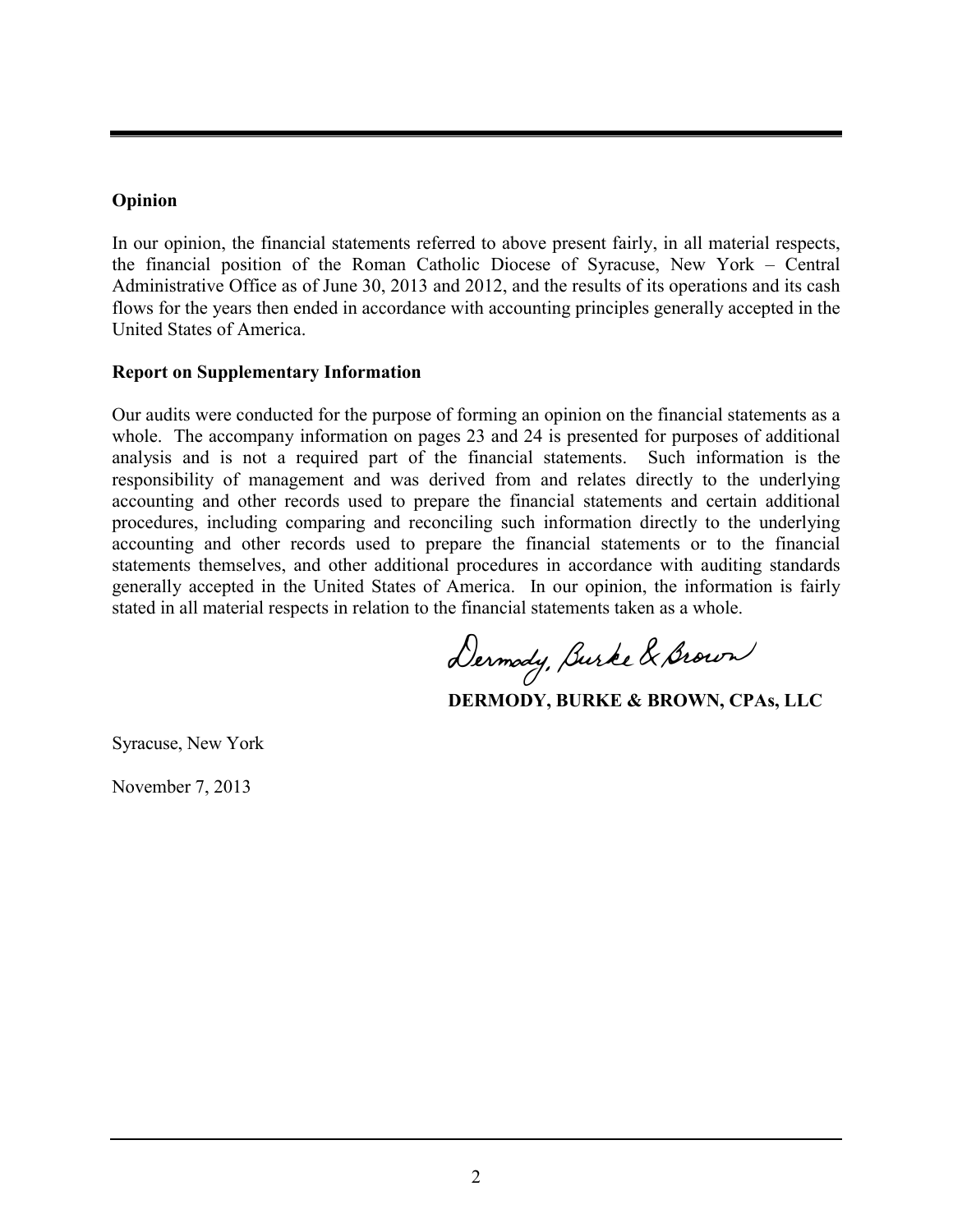#### **AUDITED FINANCIAL STATEMENTS**

## **STATEMENTS OF FINANCIAL POSITION**

June 30, 2013 and 2012

|                                             | 2013                     | 2012             |
|---------------------------------------------|--------------------------|------------------|
| <b>ASSETS</b>                               |                          |                  |
| Cash                                        | $\mathcal{S}$<br>572,723 | \$<br>702,053    |
| Accounts Receivable - Net                   | 3,109,045                | 3,558,382        |
| <b>Unconditional Promises to Give - Net</b> | 1,213,232                | 1,651,437        |
| Mortgages and Notes Receivable - Net        | 975,047                  | $\boldsymbol{0}$ |
| Prepaid Expenses and Other Assets           | 384,300                  | $\boldsymbol{0}$ |
| Due (To) From Affiliated Organizations      | (2,483,960)              | 706,365          |
| Investments                                 | 32,257,922               | 29,390,511       |
| Land, Building and Equipment, Net of        |                          |                  |
| <b>Accumulated Depreciation</b>             | 2,514,193                | 2,616,489        |
| <b>TOTAL ASSETS</b>                         | 38,542,502<br>S          | 38,625,237       |
| <b>LIABILITIES</b>                          |                          |                  |
| Accounts Payable and Accrued Expenses       | \$<br>727,452            | \$<br>952,572    |
| <b>Accrued Insurance Reserves</b>           | 5,776,295                | 5,126,029        |
| Deferred Income                             | 160,220                  | 150,837          |
| Liability for Custodial Accounts            | 279,134                  | 265,818          |
| <b>Unfunded Pension Obligation</b>          | 3,074,304                | 1,804,792        |
| <b>Total Liabilities</b>                    | 10,017,405               | 8,300,048        |
| <b>NET ASSETS</b>                           |                          |                  |
| Unrestricted                                | 20,695,759               | 23,072,194       |
| Temporarily Restricted                      | 7,829,338                | 7,252,995        |
| <b>Permanently Restricted</b>               | $\theta$                 | $\boldsymbol{0}$ |
| <b>Total Net Assets</b>                     | 28,525,097               | 30,325,189       |
| <b>TOTAL LIABILITIES AND NET ASSETS</b>     | 38,542,502<br>\$         | 38,625,237<br>\$ |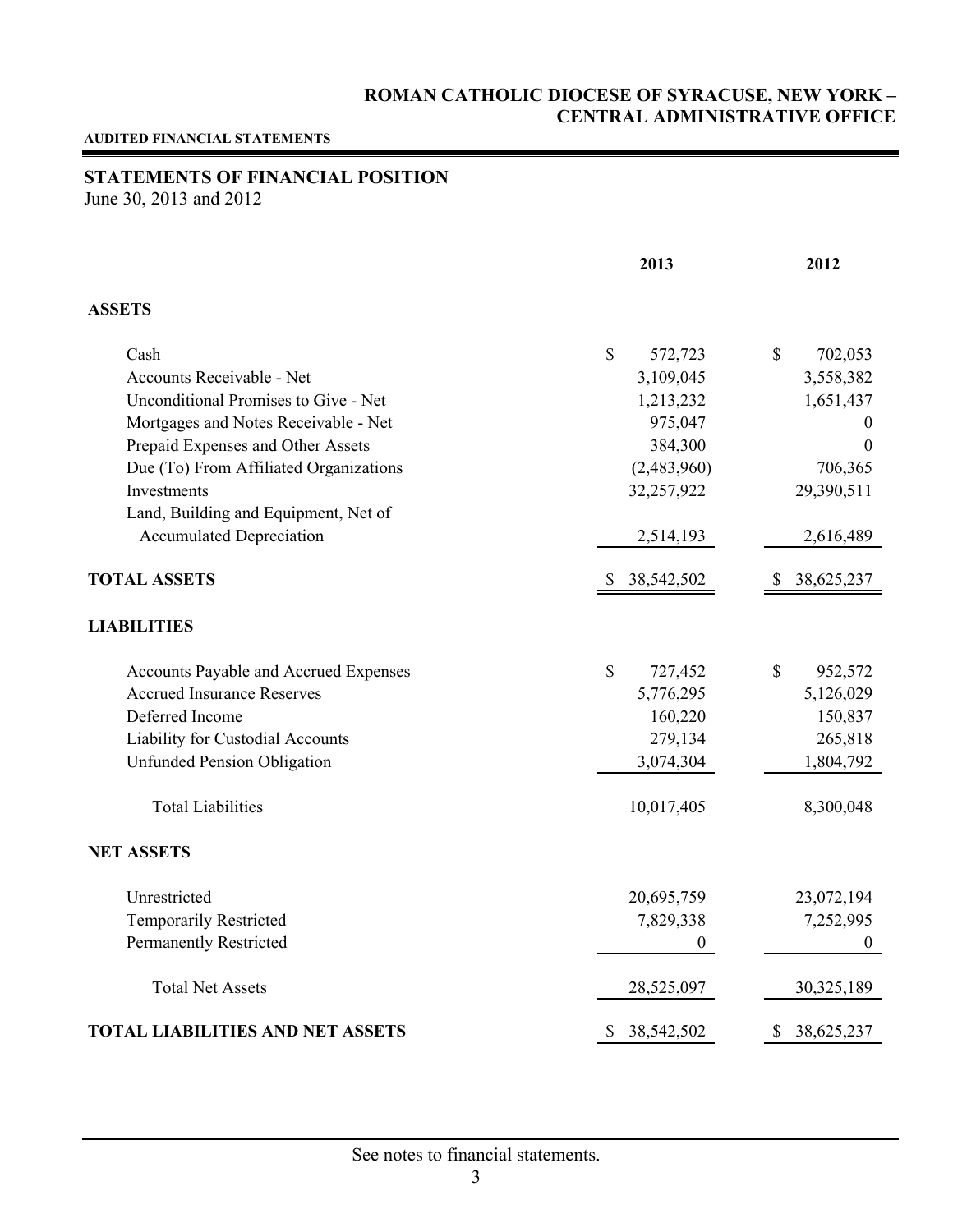## **STATEMENTS OF ACTIVITIES**

Years Ended June 30, 2013 and 2012

|                                                                     | 2013                      | 2012            |
|---------------------------------------------------------------------|---------------------------|-----------------|
| REVENUE AND SUPPORT FROM OPERATIONS                                 |                           |                 |
| Contributions                                                       | $\mathbb{S}$<br>5,093,756 | 4,755,001<br>\$ |
| <b>Insurance Fees</b>                                               | 22,528,471                | 21,848,906      |
| Fees - Other Services                                               | 144,257                   | 131,668         |
| Affiliation Fees and Assessments                                    | 1,147,975                 | 1,864,179       |
| <b>Insurance Proceeds</b>                                           | $\boldsymbol{0}$          | 1,999,992       |
| <b>Foundation Grant Revenue</b>                                     | 889,600                   | 216,482         |
| <b>Expense Reimbursement</b>                                        | 233,819                   | $\theta$        |
| Other Income                                                        | $\mathbf{0}$              | 1,398,479       |
| Total Revenue and Support from Operations                           | 30,037,878                | 32,214,707      |
| <b>EXPENSES</b>                                                     |                           |                 |
| Program Services                                                    | 5,400,081                 | 5,229,765       |
| <b>Insurance Services</b>                                           | 19,422,930                | 21,769,494      |
| <b>Supporting Services</b>                                          | 3,462,234                 | 4,377,038       |
| <b>Total Expenses</b>                                               | 28, 285, 245              | 31,376,297      |
| CHANGE IN NET ASSETS BEFORE INVESTMENT ACTIVITY                     | 1,752,633                 | 838,410         |
| REVENUE AND SUPPORT FROM INVESTMENT ACTIVITY                        |                           |                 |
| Dividends and Interest                                              | 963,539                   | 720,740         |
| <b>Realized Gains</b>                                               | 3,034,123                 | 249,514         |
| <b>Investment Fees</b>                                              | (145, 044)                | (128, 781)      |
| <b>Unrealized Gains (Losses)</b>                                    | (90, 359)                 | (1,142,661)     |
| Net Investment Activity                                             | 3,762,259                 | (301, 188)      |
| <b>CHANGE IN NET ASSETS BEFORE OTHER</b><br><b>INCOME (EXPENSE)</b> | 5,514,892                 | 537,222         |
| OTHER INCOME AND (EXPENSE)                                          |                           |                 |
| <b>Unfunded Pension Obligation Adjustment</b>                       | (1,769,512)               | 156,699         |
| <b>CHANGE IN NET ASSETS</b>                                         | 3,745,380                 | 693,921         |
| Net Assets at Beginning of Year                                     | 30,325,189                | 33,025,199      |
| Net Asset Transfer - Related Entities                               | (5, 545, 472)             | (3,393,931)     |
| Net Assets at End of Year                                           | 28,525,097<br>S.          | 30,325,189<br>S |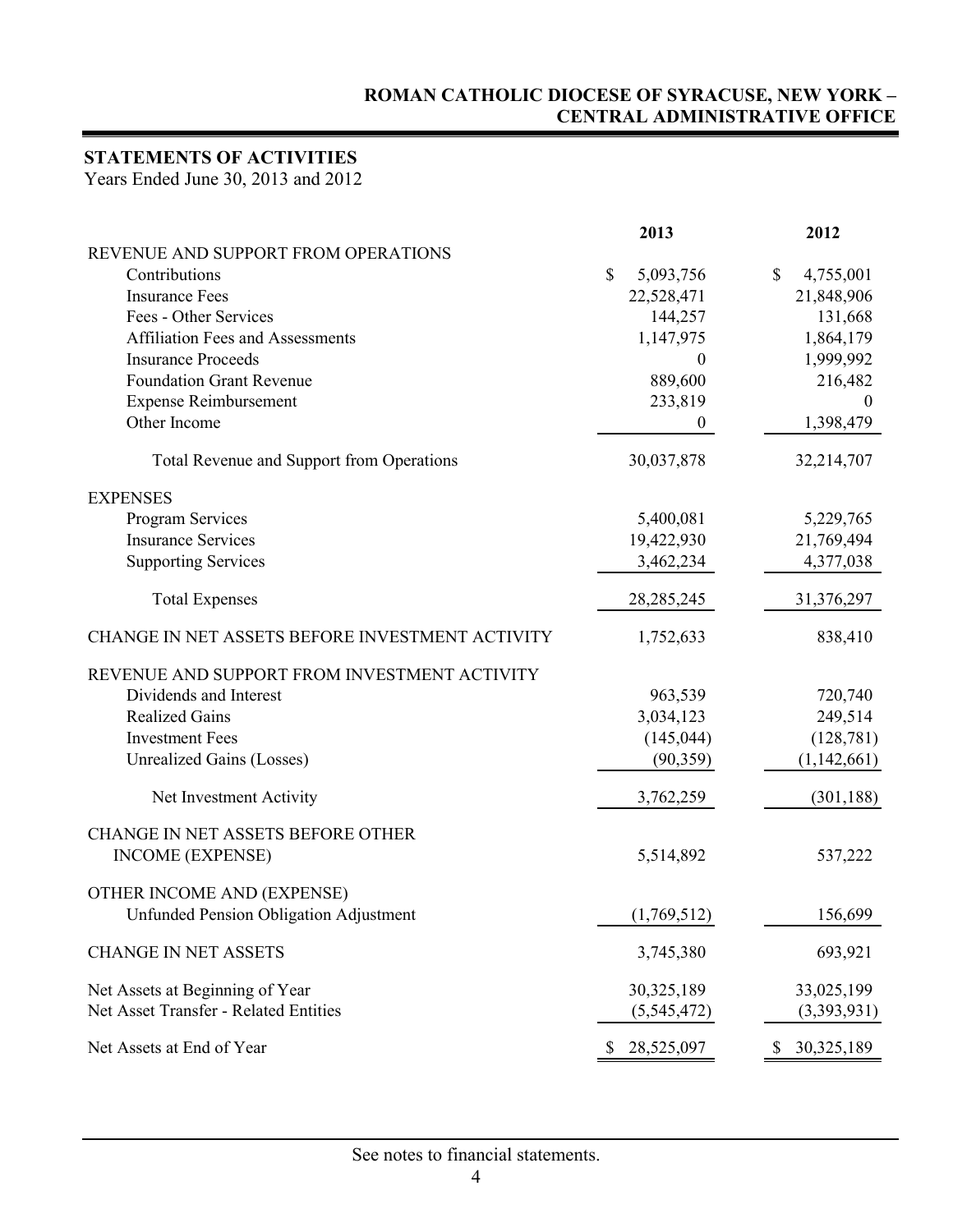## **STATEMENTS OF CHANGES IN NET ASSETS**

Years Ended June 30, 2013 and 2012

|                                                                | 2013                       | 2012                         |
|----------------------------------------------------------------|----------------------------|------------------------------|
| <b>CHANGES IN UNRESTRICTED NET ASSETS</b>                      |                            |                              |
| <b>Total Revenue and Support</b>                               | 24,481,975<br>$\mathbb{S}$ | 27,128,367<br>$\mathbb{S}^-$ |
| <b>Total Operating Expenses</b>                                | (28, 285, 245)             | (31, 376, 297)               |
| <b>Investment Activity</b>                                     | 3,762,259                  | (300, 823)                   |
| Net Assets Released from Restrictions                          | 4,979,560                  | 4,761,845                    |
| Change in Operating Unrestricted Net Assets                    | 4,938,549                  | 213,092                      |
| Other Activity:                                                |                            |                              |
| <b>Unfunded Pension Obligation Adjustment</b>                  | (1,769,512)                | 156,699                      |
| Net Asset Transfer - Interfund Net Activity - Related Entities | (5, 545, 472)              | (3,393,931)                  |
| <b>Total Other Activity</b>                                    | (7,314,984)                | (3,237,232)                  |
| Unrestricted Net Assets, Beginning of Year                     | 23,072,194                 | 26,096,334                   |
| Unrestricted Net Assets, End of Year                           | 20,695,759                 | 23,072,194                   |
| CHANGES IN TEMPORARILY RESTRICTED NET ASSETS                   |                            |                              |
| Contributions                                                  | 4,667,172                  | 4,252,340                    |
| <b>Investment Activity - Net</b>                               | (869)                      | (365)                        |
| Other Income and Assessments                                   | 889,600                    | 834,000                      |
| Net Assets Released from Restrictions                          | (4,979,560)                | (4,761,845)                  |
| Change in Temporarily Restricted Net Assets                    | 576,343                    | 324,130                      |
| Temporarily Restricted Net Assets, Beginning of Year           | 7,252,995                  | 6,928,865                    |
| Temporarily Restricted Net Assets, End of Year                 | 7,829,338                  | 7,252,995                    |
| CHANGES IN PERMANENTLY RESTRICTED NET ASSETS                   |                            |                              |
| Permanently Restricted Net Assets, Beginning of Year           | $\boldsymbol{0}$           | $\boldsymbol{0}$             |
| Permanently Restricted Net Assets, End of Year                 | $\boldsymbol{0}$           | $\boldsymbol{0}$             |
| TOTAL NET ASSETS, END OF YEAR                                  | \$ 28,525,097              | 30,325,189<br>\$             |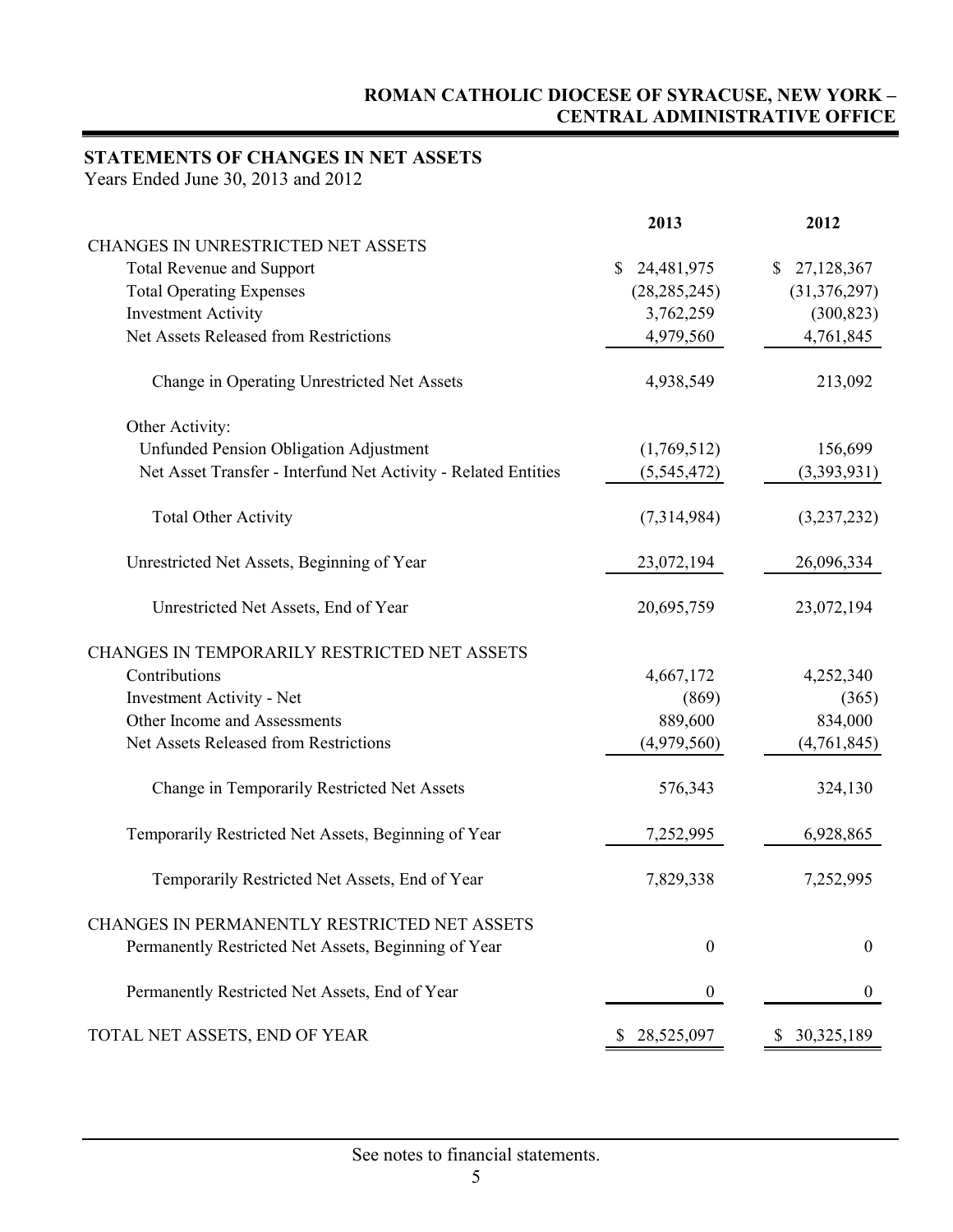## **STATEMENTS OF CASH FLOWS**

Years Ended June 30, 2013 and 2012

|                                                      | 2013            | 2012          |
|------------------------------------------------------|-----------------|---------------|
| CASH FLOWS FROM OPERATING ACTIVITIES                 |                 |               |
| Change in Net Assets                                 | \$<br>3,745,380 | \$<br>693,921 |
| Adjustments to Reconcile Change in Net Assets to Net |                 |               |
| Cash Provided By (Used In) Operating Activities:     |                 |               |
| Depreciation Expense                                 | 388,476         | 328,010       |
| <b>Unrealized Loss on Investments</b>                | 90,359          | 1,142,661     |
| <b>Bad Debt Expense</b>                              | 86,245          | 205,814       |
| Net Asset Transfer - Interfund Net Activity -        |                 |               |
| <b>Related Entities</b>                              | (5,545,472)     | (3,393,931)   |
| Loss on Disposal of Building and Equipment           | 5,951           | 144,502       |
| (Increase) Decrease in Operating Assets:             |                 |               |
| <b>Accounts Receivable</b>                           | 363,092         | (1,475,883)   |
| <b>Unconditional Promises to Give</b>                | 438,205         | (217, 347)    |
| Prepaid Expenses and Other Assets                    | (384, 300)      | 122,993       |
| Due (To) From Affiliated Organizations               | 3,190,325       | 408,628       |
| Increase (Decrease) in Operating Liabilities:        |                 |               |
| Accounts Payable and Insurance Reserves              | 425,146         | (1,619,976)   |
| Deferred Income                                      | 9,383           | (41, 194)     |
| Liability for Custodial Accounts                     | 13,316          | (83, 482)     |
| <b>Unfunded Pension Obligation</b>                   | 1,269,512       | (156, 699)    |
| Net Cash Provided By (Used In) Operating Activities  | 4,095,618       | (3,941,983)   |
| CASH FLOWS FROM INVESTING ACTIVITIES                 |                 |               |
| <b>Building and Equipment Additions</b>              | (292, 131)      | (679,030)     |
| Investments - Net Change                             | (2,957,770)     | 1,736,078     |
| Notes and Mortgage Receivables - Net Change          | (975, 047)      | 131,091       |
| Net Cash Provided By (Used In) Investing Activities  | (4,224,948)     | 1,188,139     |
| Net Change in Cash                                   | (129, 330)      | (2,753,844)   |
| Cash, Beginning of Year                              | 702,053         | 3,455,897     |
| Cash, End of Year                                    | 572,723<br>\$   | 702,053       |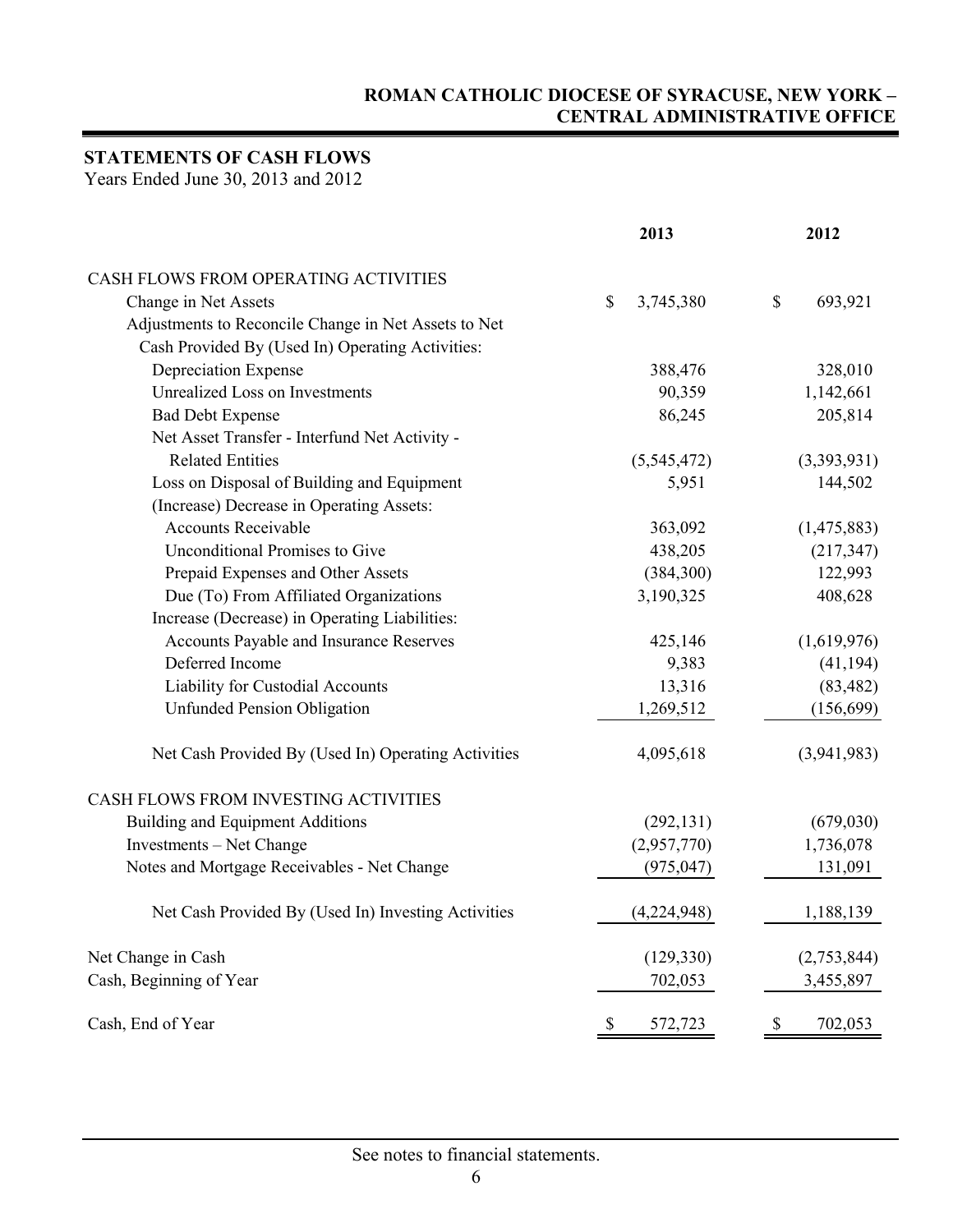#### **NOTES TO FINANCIAL STATEMENTS** June 30, 2013 and 2012

### **NOTE 1 – STANDARDS FOR REPORTING AND SIGNIFICANT ACCOUNTING POLICIES**

The financial statements of the Roman Catholic Diocese of Syracuse, New York – Central Administrative Office (the "Diocese") have been prepared in accordance with Accounting Principles and Reporting Practices for Churches and Church-Related Organizations, adopted by the National Conference of Catholic Bishops, the Leadership Conference of Women Religious, and the Conference of Major Superiors of Men.

#### **Basis of Presentation**

The financial statements include the administrative and program offices of the Roman Catholic Diocese of Syracuse. The financial statements do not include other activities of the Diocese, such as parishes, schools, cemeteries, group homes, hospitals, Catholic Charities, Foundations and other Diocesan centralized services. These activities may or may not be separately incorporated under civil law. Each is a distinct operating entity from the Diocese, maintaining separate accountability and carrying on its own services and programs.

### **Basis of Accounting**

The financial statements are prepared on the accrual basis of accounting. The Roman Catholic Diocese of Syracuse, New York – Central Administrative Office reports information regarding its financial position and activities according to three classes of net assets: unrestricted net assets, temporarily restricted net assets and permanently restricted net assets. There are no permanently restricted net assets as of June 30, 2013.

Temporarily restricted net assets primarily account for the activity of the Diocese's annual gifting campaign, the Diocesan Hope Appeal. Contributions to this campaign are designated to fund specific programs in the subsequent fiscal period.

## **Reclassification**

Certain reclassifications have been made to the 2012 financial statement presentation to correspond to the current year's format.

## **Cash Flows**

For purposes of the statements of cash flows, the Diocese uses the indirect method of reporting net cash flows from operating activities and considers all short-term investments with an original maturity of three months or less to be cash equivalents. At June 30, 2013 and 2012, there were no cash equivalents included in cash.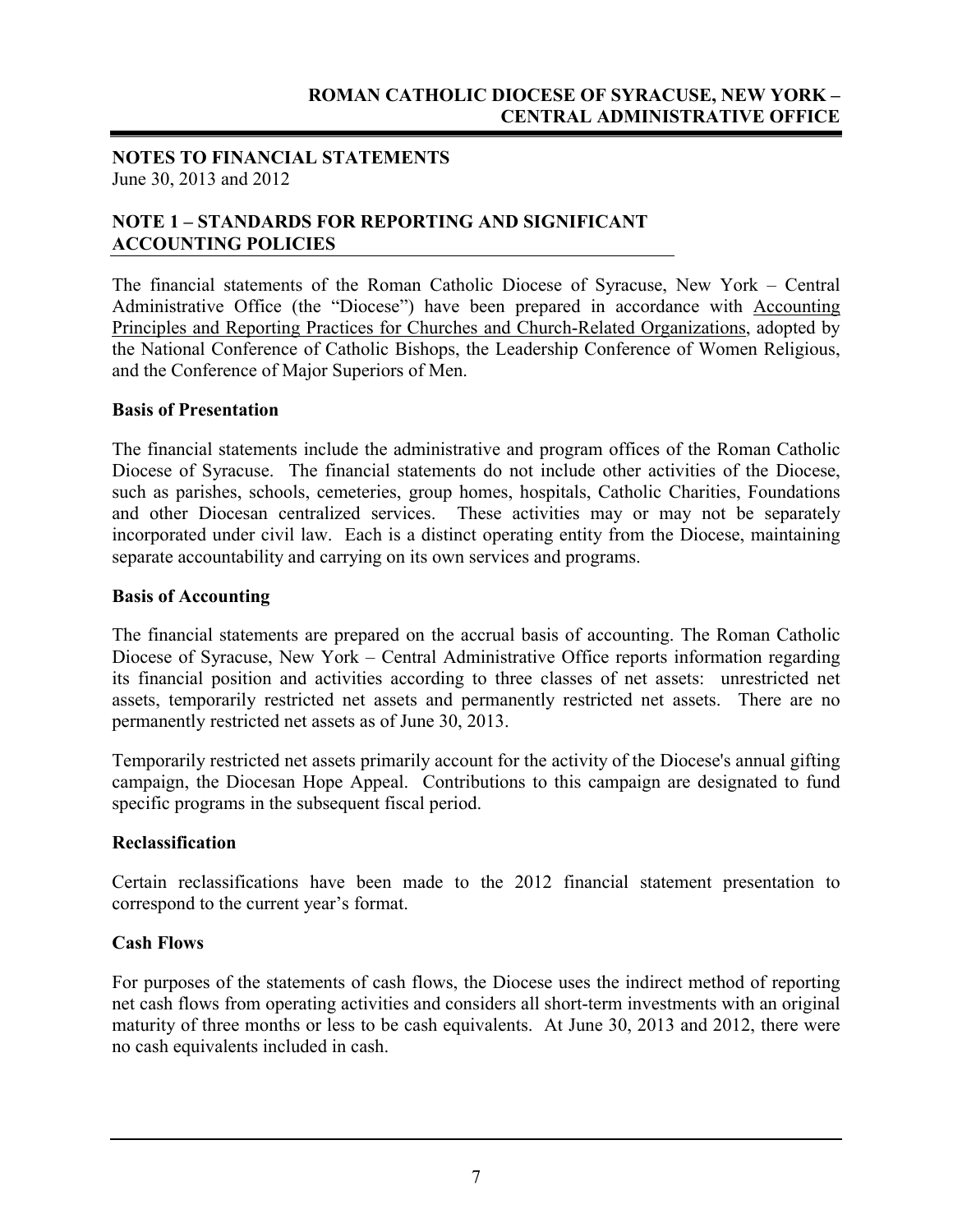#### **NOTES TO FINANCIAL STATEMENTS** June 30, 2013 and 2012

#### **NOTE 1 – STANDARDS FOR REPORTING AND SIGNIFICANT ACCOUNTING POLICIES** – Continued

#### **Investments**

The Diocese reports investments at fair value with any realized and unrealized gains and losses being reported in the statements of activities. Investments are valued at fair value at June 30, 2013 and 2012. If available, quoted market prices are used to arrive at these values. Such investments are valued at the mean bid and ask prices, as obtained from one or more market makers in these securities. Adjustments for unrealized investment income or loss are accounted for in the investment pools in which they are managed.

#### **Contributions**

The Roman Catholic Diocese of Syracuse, New York – Central Administrative Office recognizes contributions received as either unrestricted, temporarily restricted, or permanently restricted support depending on the existence and/or nature of any donor restrictions. Unconditional promises to give cash and other assets are reported at fair value at the date the promise is received, which is then treated as cost. The gifts are reported as either temporarily or permanently restricted support if they are received with donor stipulations that limit the use of the donated assets. When a donor restriction expires, that is, when a stipulated time restriction ends or purpose restriction is accomplished, temporarily restricted net assets are reclassified from restrictions.

#### **Diocesan Hope Appeal**

The Roman Catholic Diocese of Syracuse, New York conducts an annual gifting campaign, known as the Diocesan Hope Appeal. Pledges outstanding at the end of a fiscal year are reviewed for collectability by analyzing remittances subsequent to year-end and application of collection ratios generated from prior campaigns and similar campaigns conducted throughout the country. Allowances are estimated to reflect the net pledges expected to be realized. At June 30, 2013 and 2012, the allowance for uncollectible pledges was estimated to be \$-0- and \$25,000, respectively. Collections realized in excess of the net pledge receivable figure are recognized as income in the year collected. The annual campaigns share with individual parishes cash collections in excess of parish pledge goals. The 2012-2013 campaign provisions call for the return of 50% to 100% of collections in excess of goal to be returned to parishes. The parishes' share of excess cash collections over pledge goals is estimated to be \$110,413 and \$103,709 at June 30, 2013 and 2012, respectively.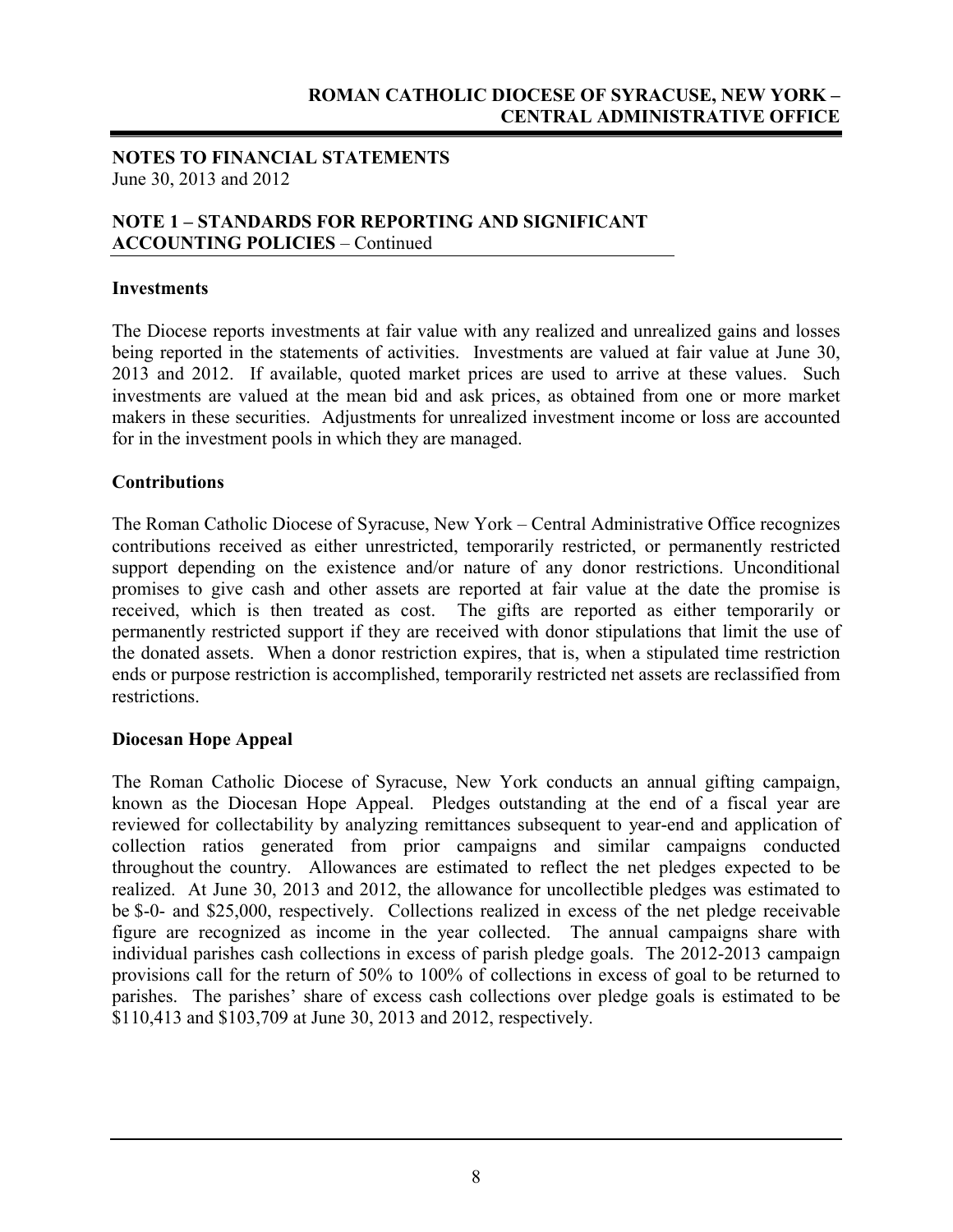#### **NOTES TO FINANCIAL STATEMENTS** June 30, 2013 and 2012

#### **NOTE 1 – STANDARDS FOR REPORTING AND SIGNIFICANT ACCOUNTING POLICIES** – Continued

#### **Unconditional Promises to Give**

Pledges outstanding as of June 30 consist of the following:

|                                                                   | 2013        | 2012                  |
|-------------------------------------------------------------------|-------------|-----------------------|
| Diocesan Hope Appeal<br>Less: Allowance for Uncollectible Pledges | \$1,213,232 | \$1,676,437<br>25,000 |
| Total                                                             | 1,213,232   | 1,651,437             |

The Roman Catholic Diocese of Syracuse, New York records the net present value of long-term pledges receivable as income in the year the pledge is made. Pledges outstanding at June 30, 2013 are payable in 2013. There are no long-term pledges outstanding.

#### **Accounts Receivable – Net**

At June 30, 2013 and 2012, accounts receivable amounted to \$6,767,810 and \$7,749,323, respectively. A summary of these receivables and related allowances for uncollectibility is presented as follows:

|                                      | 2013            | 2012        |
|--------------------------------------|-----------------|-------------|
| <b>General Receivables</b>           | 2,022,705<br>\$ | \$1,735,896 |
| <b>Insurance Premiums</b>            | 4,745,105       | 6,013,427   |
|                                      |                 |             |
| Gross Accounts Receivable            | 6,767,810       | 7,749,323   |
| Less: Allowance for Uncollectibility | 3,658,765       | 4,190,941   |
|                                      |                 |             |
| Total Accounts Receivable - Net      | 3,109,045       | 3,558,382   |

An allowance for uncollectible accounts is maintained, which is based on management's assessment of the collectibility of accounts receivable.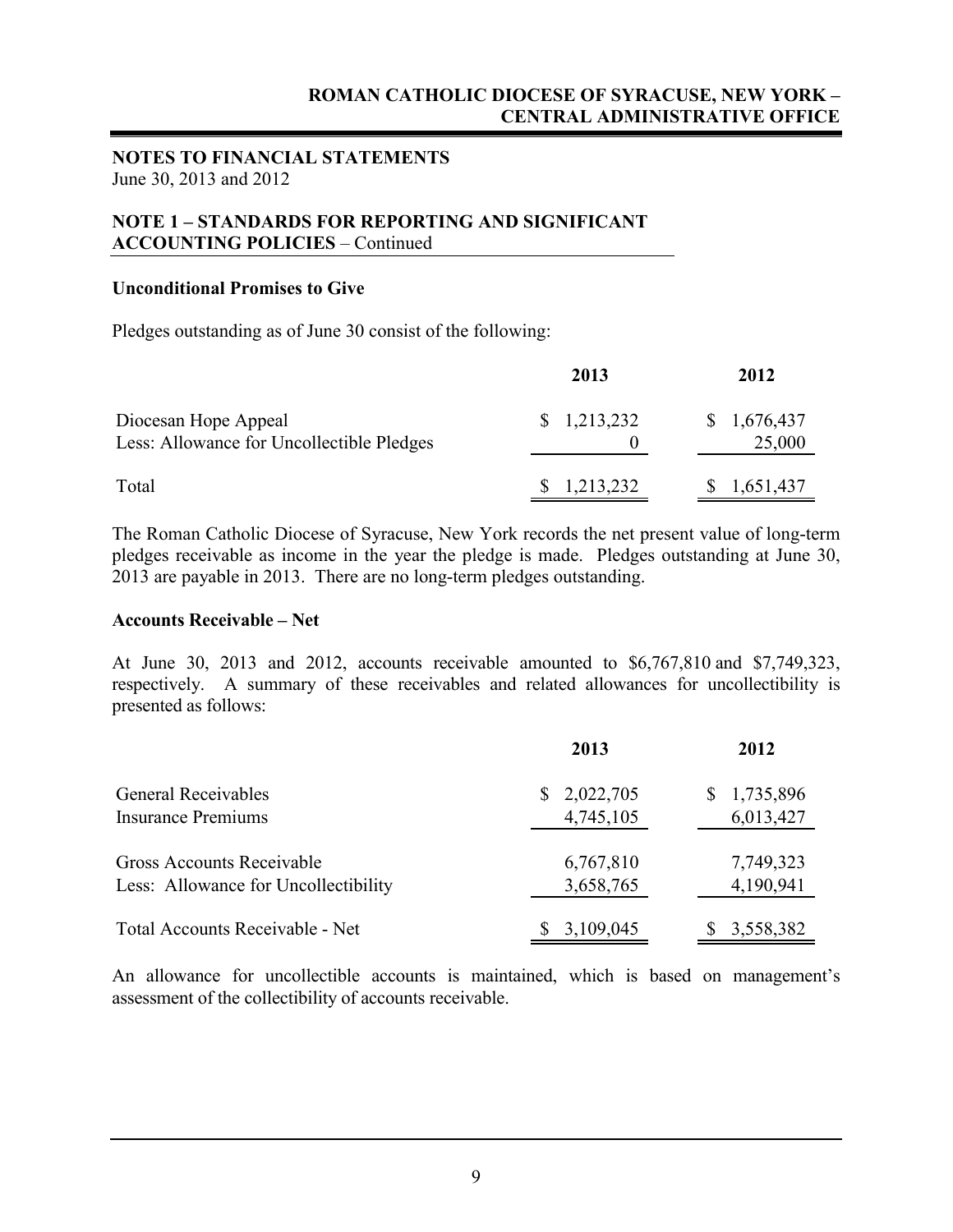#### **NOTES TO FINANCIAL STATEMENTS** June 30, 2013 and 2012

#### **NOTE 1 – STANDARDS FOR REPORTING AND SIGNIFICANT ACCOUNTING POLICIES** – Continued

#### **Due (To) From Affiliated Organizations**

In 2012, the Diocese spun off three legal entities, Clerical Fund Society, St. Thomas Preparatory Seminary Fund and the Foundation of the Roman Catholic Diocese of Syracuse. The activity for these entities was transferred from the Diocese to each of the separate entities and is reflected in the net assets as Transfer to Related Entities.

In 2013, the Diocese assumed responsibility for billing, collections and bad debt exposure for three related entities: St. Thomas Preparatory Seminary Fund, Clerical Fund Society and Secular Priests Retirement Plan. As a result, the receivable balances were transferred to the Diocese and are now shown on the Diocese's statements of activities along with an off-setting liability.

#### **Land, Buildings and Equipment**

Plant acquisitions are capitalized at cost when purchased or at fair value at date of donation. Depreciation on buildings and equipment is calculated using the straight-line method over the estimated useful life of the respective asset. All acquisitions of land, buildings and equipment in excess of \$5,000 and all expenditures for repairs and maintenance, renewals and betterments that materially prolong the useful lives of assets are capitalized. Maintenance and repairs are charged to expense when incurred. The summary of land, buildings and equipment is as follows:

|                                                                       | 2013                    | 2012                    |
|-----------------------------------------------------------------------|-------------------------|-------------------------|
| Land and Sites for Future Parishes                                    | \$<br>387,917           | 387,917<br>\$           |
| Land                                                                  | 350,000                 | 350,000                 |
| <b>Furniture and Fixtures</b>                                         | 1,130,793               | 1,108,440               |
| Buildings and Improvements                                            | 9,295,702               | 9,155,900               |
| Equipment                                                             | 310,331                 | 209,754                 |
| Automobiles                                                           | 149,114                 | 165,007                 |
| Total Land, Buildings and Equipment<br>Less: Accumulated Depreciation | 11,623,857<br>9,109,664 | 11,377,018<br>8,760,529 |
| Net Land, Buildings and Equipment                                     | 2,514,193               | 2,616,489               |

Depreciation expense for the years ended June 30, 2013 and 2012 totaled \$388,476 and \$328,010, respectively.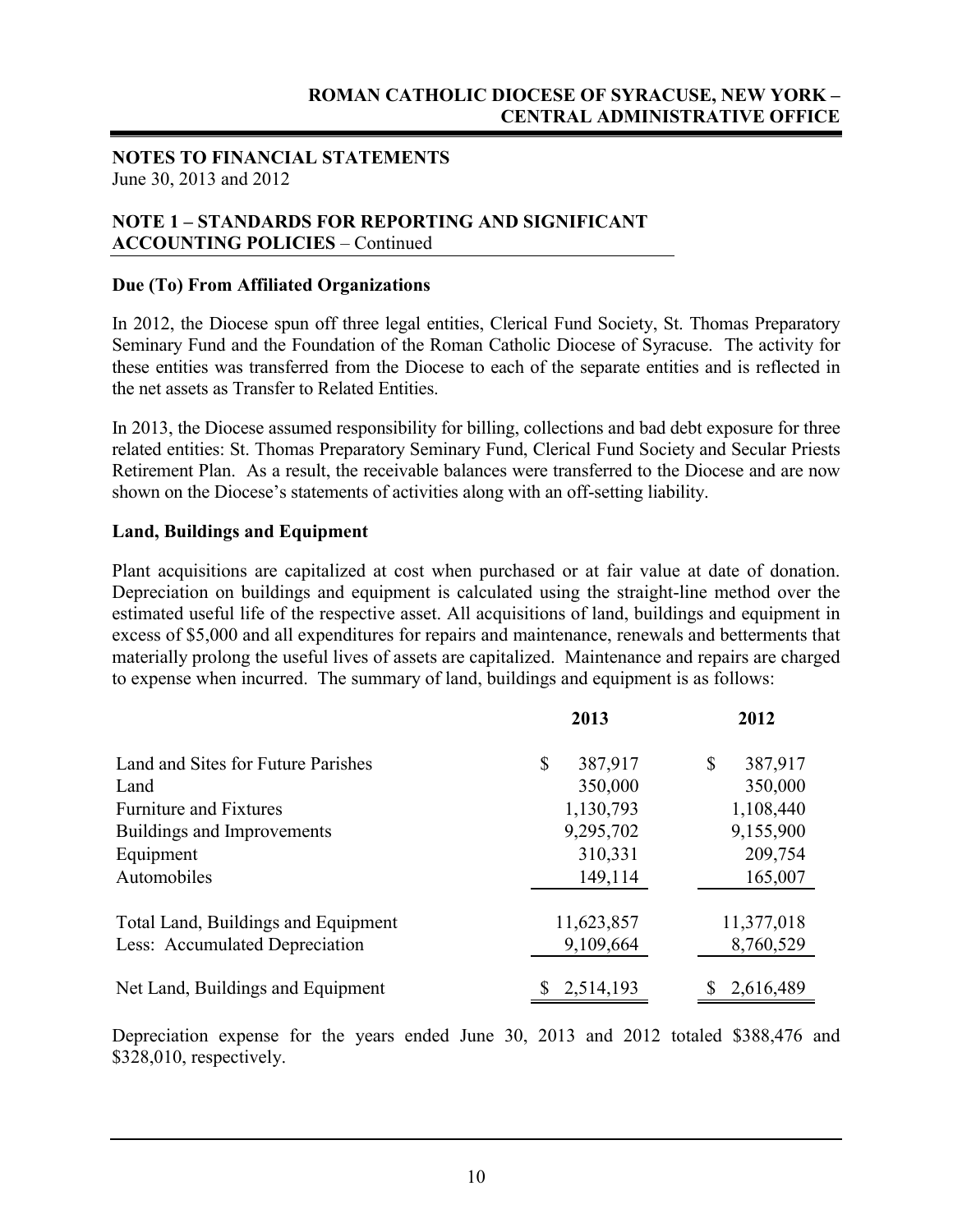#### **NOTES TO FINANCIAL STATEMENTS** June 30, 2013 and 2012

#### **NOTE 1 – STANDARDS FOR REPORTING AND SIGNIFICANT ACCOUNTING POLICIES** – Continued

#### **Use of Estimates**

The preparation of financial statements in conformity with generally accepted accounting principles requires management to make estimates and assumptions that affect reported amounts of assets and liabilities and disclosure of contingent assets and liabilities at the date of the financial statements and the reported amounts of revenues and expenses during the reporting period. Accordingly, actual results could differ from those estimates.

#### **Risks and Uncertainties**

Investments are exposes to various risks, such as interest rate, market and credit risks. Due to the level of risk associated with certain investment securities and obligations and the level of uncertainty related to changes in the value of these investments, it is at least reasonably possible that changes in risk in the near term would materially affect the amounts reported in the statements of financial position and the statements of activities.

#### **Contributed Services**

Contributions of services are recognized as revenues if the services received create or enhance nonfinancial assets (primarily property or other tangible assets) or require specialized skills, are provided by individuals possessing those skills would typically need to be purchased if not provided by the donation. Services donated to the Diocese generally include management functions performed by members of the clergy and various religious communities. Clergy and religious employees of the Central Administrative Office receive a monthly support payment. Contributed services of clergy and religious personnel are not deemed to have a material monetary effect on the financial statements and have not been recognized as contributions in-kind and monthly support payment expense.

#### **Tax Exempt Status**

No provision for income taxes is required since the Diocese is exempt from federal income tax under provisions of Section  $501(c)(3)$  of the Internal Revenue Code. Accordingly, and under similar requirements of New York State law, no provision has been made for federal or state taxes. Management is not aware of any unrelated business activities that may be subject to unrelated business income tax or any activities that would jeopardize the Diocese's tax exempt status.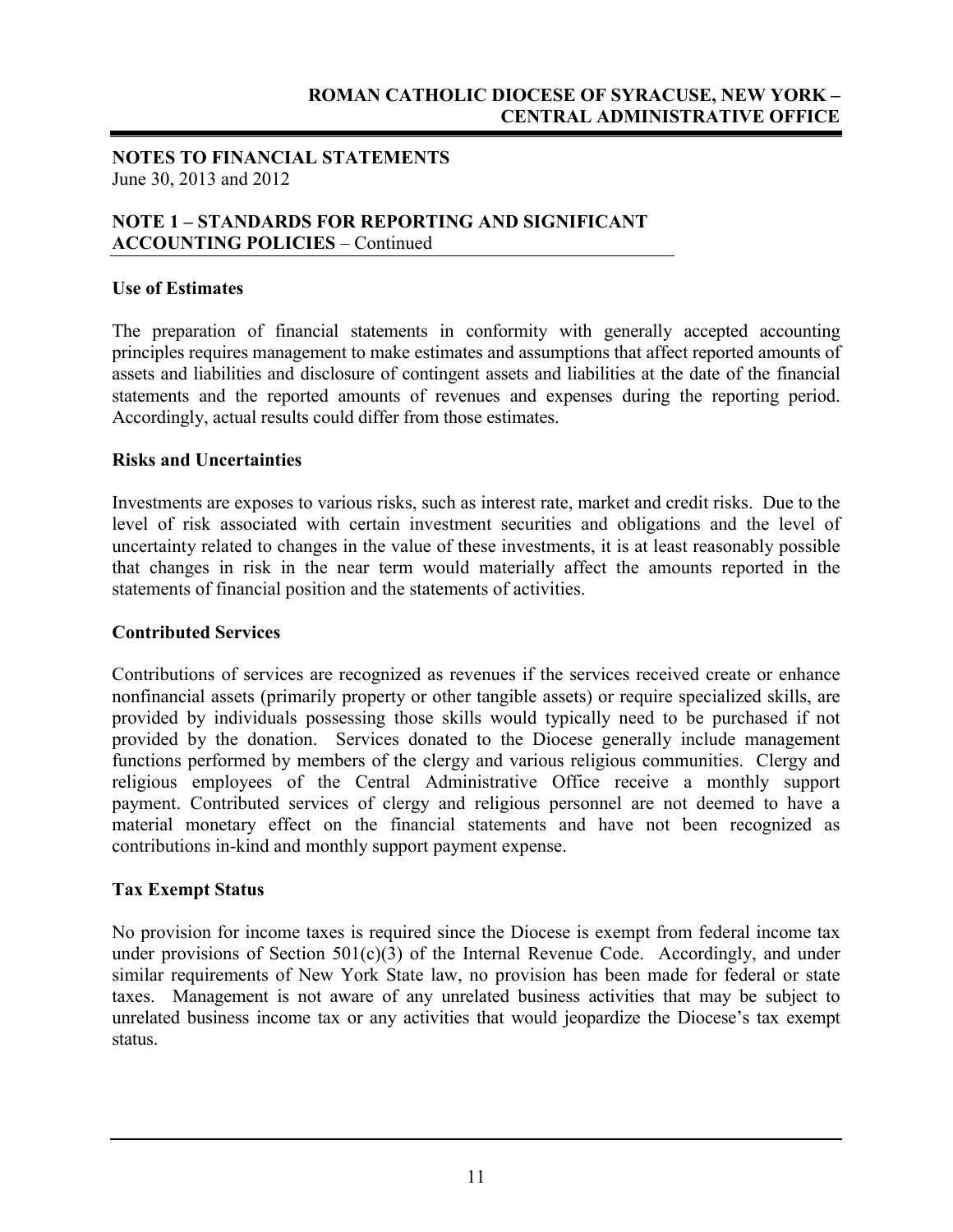#### **NOTES TO FINANCIAL STATEMENTS** June 30, 2013 and 2012

#### **NOTE 1 – STANDARDS FOR REPORTING AND SIGNIFICANT ACCOUNTING POLICIES** – Continued

#### **Pension Plans**

Employees of the Central Administrative Office are participants within the Diocese of Syracuse Pension Plan. This plan is noncontributory and covers lay employees of the Diocese, its affiliated organizations and parish units who meet certain minimum service requirements. The Central Administrative Office's annual contribution to the Diocesan plan for the years ended June 30, 2013 and 2012 was \$199,367 and \$193,181, respectively. (See Note 9)

#### **Subsequent Events**

Management has evaluated subsequent events through November 7, 2013, which is the date the financial statements were available to be issued.

#### **NOTE 2 – INVESTMENTS**

The Roman Catholic Diocese of Syracuse, New York – Central Administrative Office investments consist of corporate equity securities, government and corporate debt securities and cash equivalents. These investments are subject to market and credit risks due to changes in market conditions and interest rates. Common stock is subject to market value changes associated with publicly held equity securities. Government and corporate debt security investment values will fluctuate due to interest rate changes. The Diocese utilizes the services of outside money managers for the majority of its investments.

Investments by category and net asset class are summarized below:

|                                                       | <b>Market</b>                 |                             |
|-------------------------------------------------------|-------------------------------|-----------------------------|
|                                                       | 2013                          | 2012                        |
| Cash Equivalents<br><b>Equity Securities</b>          | 1,759,447<br>\$<br>20,010,433 | 876,504<br>\$<br>19,683,491 |
| Governmental and Corporate Bonds<br>Other Investments | 9,676,953<br>811,089          | 7,979,187<br>851,329        |
| Total                                                 | \$32,257,922                  | \$29,390,511                |
| Unrestricted                                          | \$32,257,922                  | \$29,390,511                |
|                                                       |                               |                             |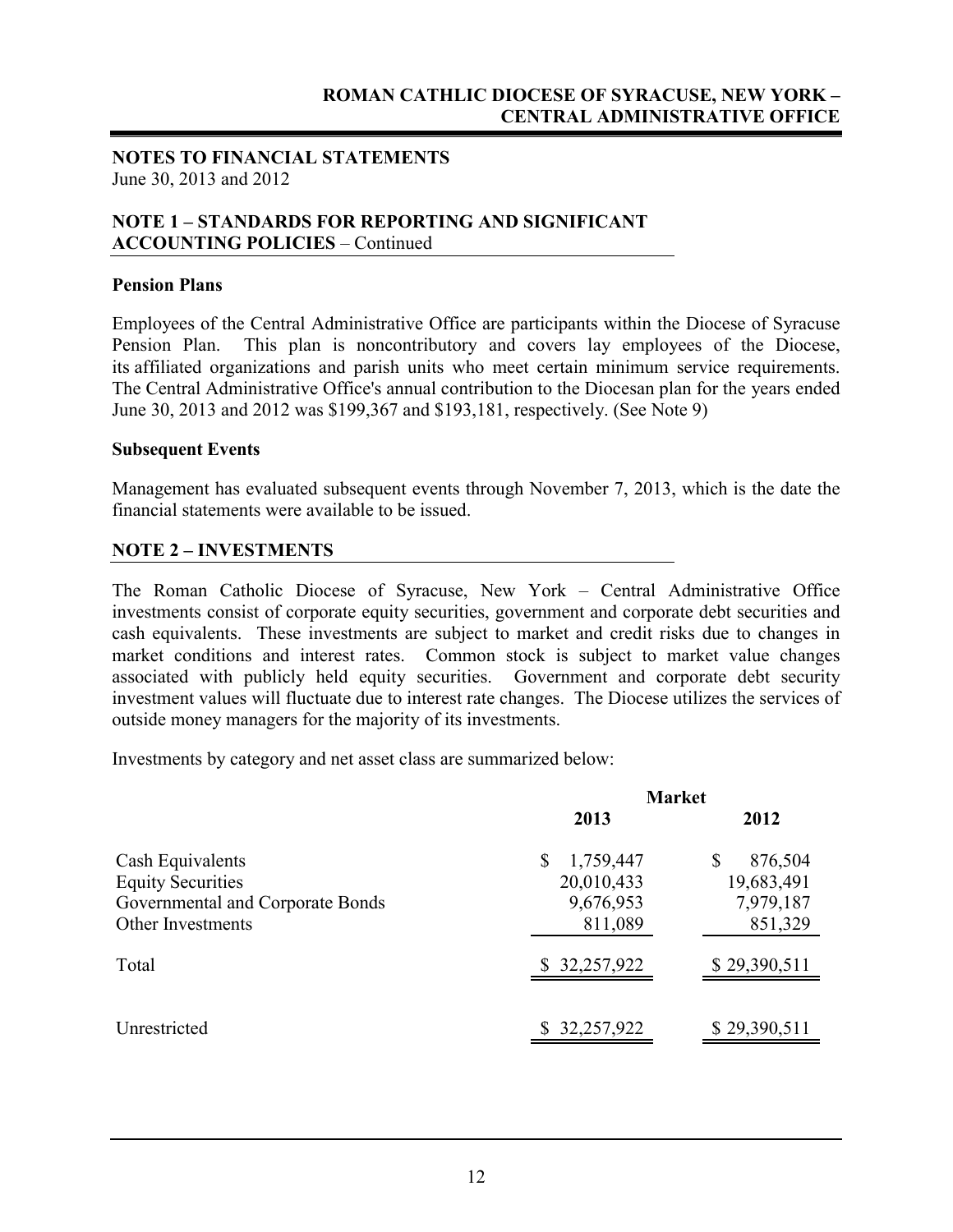#### **NOTES TO FINANCIAL STATEMENTS** June 30, 2013 and 2012

**NOTE 2 – INVESTMENTS –** Continued

Net investment activity consists of the following:

|                                  | 2013       | 2012        |
|----------------------------------|------------|-------------|
| Dividends and Interest           | 963,539    | 720,740     |
| Realized Gains, at Original Cost | 3,034,123  | 249,514     |
| <b>Investment Fees</b>           | (145, 044) | (128, 781)  |
| <b>Unrealized Gains (Losses)</b> | (90, 359)  | (1,142,661) |
| Total                            | 3,762,259  | (301, 188)  |

#### **Fair Value Measurements**

The Diocese has adopted the provisions of an accounting standard, which pertains to certain statement of financial position items measured at fair value on a recurring basis and defines fair value, establishes a framework for measuring fair value and expands disclosures about such measurements. Fair value is defined as the price that would be received to sell an asset or paid to transfer a liability (i.e. the "exit price") in an orderly transaction between market participants at the measurement date.

The accounting standard establishes a three-level fair value hierarchy that prioritizes the inputs used to measure fair value. The three levels of inputs used to measure fair value are as follows: Level 1 – Quoted prices in active markets for identical assets or liabilities; Level 2 – Observable inputs other than quoted prices included in Level 1, such as quoted prices for similar assets and liabilities in active markets; quoted prices for identical or similar assets and liabilities in markets that are not active; or other inputs that are observable or can be corroborated by observable market data; and Level 3 – Unobservable inputs that are supported by little or no market activity and that are significant to the fair value of the assets or liabilities. This includes certain pricing models, discounted cash flow methodologies and similar techniques that use significant unobservable inputs.

The assets or liabilities fair value measurement level within the fair value hierarchy is based on the lowest level of any input that is significant to the fair value measurement. Valuation techniques used need to maximize the use of observable inputs and minimize the use or unobservable inputs.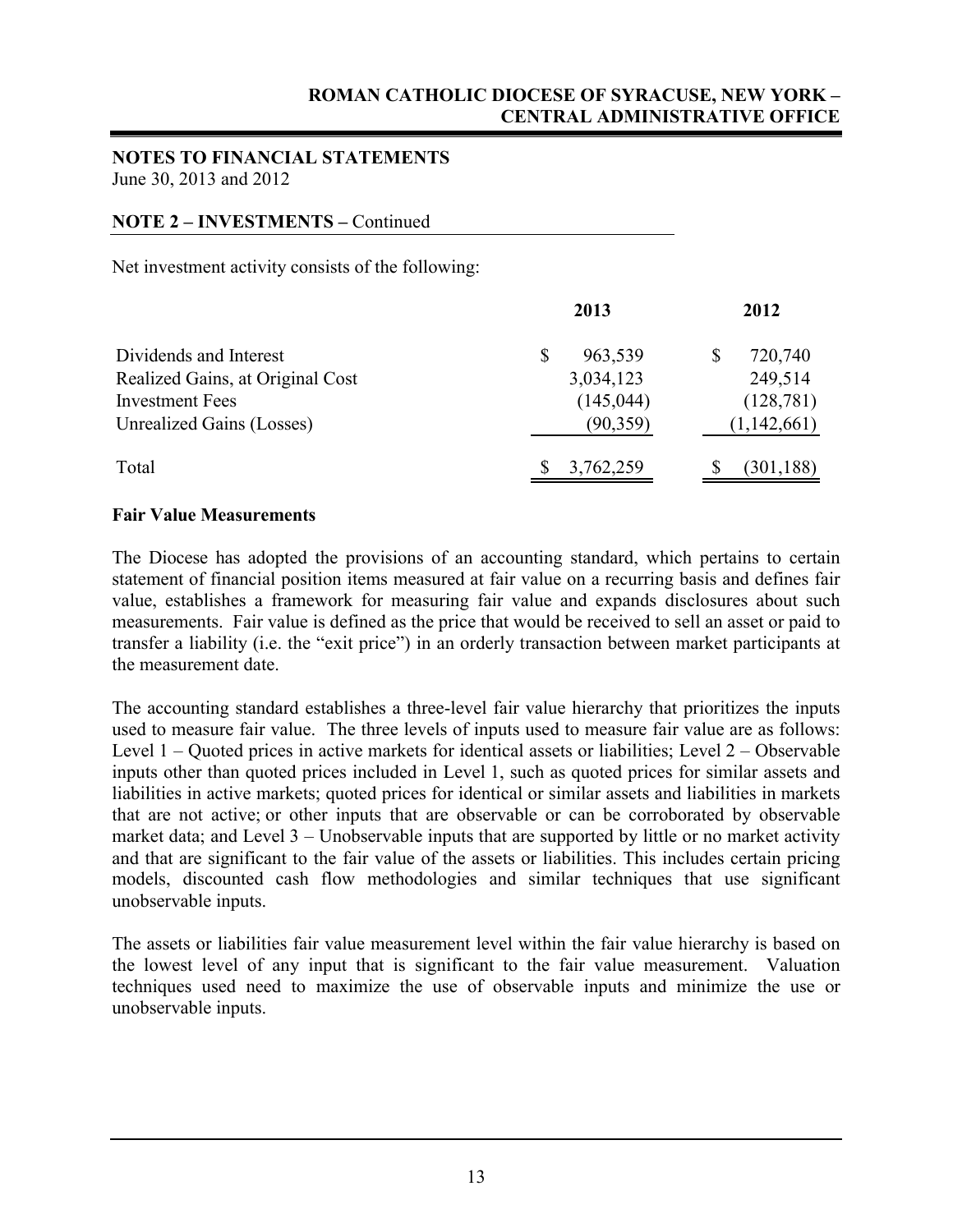## **NOTES TO FINANCIAL STATEMENTS**

June 30, 2013 and 2012

## **NOTE 2 – INVESTMENTS** – Continued

#### **Fair Value Measurements** – Continued

Assets measured at fair value on a recurring basis are summarized below by input level:

| June 30, 2013                                              |                         |                                      |                                          |
|------------------------------------------------------------|-------------------------|--------------------------------------|------------------------------------------|
| <b>Description</b>                                         | Level 1                 | Level 3                              | <b>Fair Value</b><br><b>Measurements</b> |
| Cash                                                       | $\mathbb{S}$<br>484,955 | \$<br>$\overline{0}$                 | $\mathbb{S}$<br>484,955                  |
| <b>Equity Securities</b>                                   | 20,010,433              | 0                                    | 20,010,433                               |
| Government and Agency Fixed Income                         | 268,590                 | 0                                    | 268,590                                  |
| Money Market                                               | 1,274,493               | $\boldsymbol{0}$                     | 1,274,493                                |
| Corporate Bonds                                            | 9,408,362               | $\Omega$                             | 9,408,362                                |
| <b>Other Assets</b>                                        | $\theta$                | 811,089                              | 811,089                                  |
| Total                                                      | 31,446,833              | 811,089<br>\$                        | 32,257,922                               |
|                                                            | June 30, 2012           |                                      |                                          |
|                                                            |                         |                                      | <b>Fair Value</b>                        |
| <b>Description</b>                                         | Level 1                 | Level 3                              | <b>Measurements</b>                      |
| Cash                                                       | $\mathbb{S}$<br>876,492 | \$<br>$\boldsymbol{0}$               | \$<br>876,492                            |
| <b>Equity Securities</b>                                   | 19,683,491              | $\theta$                             | 19,683,491                               |
| Government and Agency Fixed Income                         | 2,298,361               | 0                                    | 2,298,361                                |
| Money Market                                               | $\Omega$                | $\theta$                             | 0                                        |
| Corporate Bonds                                            | 5,680,838               | $\mathbf{0}$                         | 5,680,838                                |
| <b>Other Assets</b>                                        | $\Omega$                | 851,329                              | 851,329                                  |
| Total                                                      | 28,539,182              | 851,329<br>\$                        | 29,390,511                               |
| Following is a summary of activity in Level 3 Investments: |                         |                                      |                                          |
| Level 3 Investments - June 30, 2012                        |                         | \$<br>851,329                        |                                          |
| Net Investment Activity                                    |                         | (40,240)                             |                                          |
| Level 3 Investments - June 30, 2013                        |                         | 811,089<br>$\boldsymbol{\mathsf{S}}$ |                                          |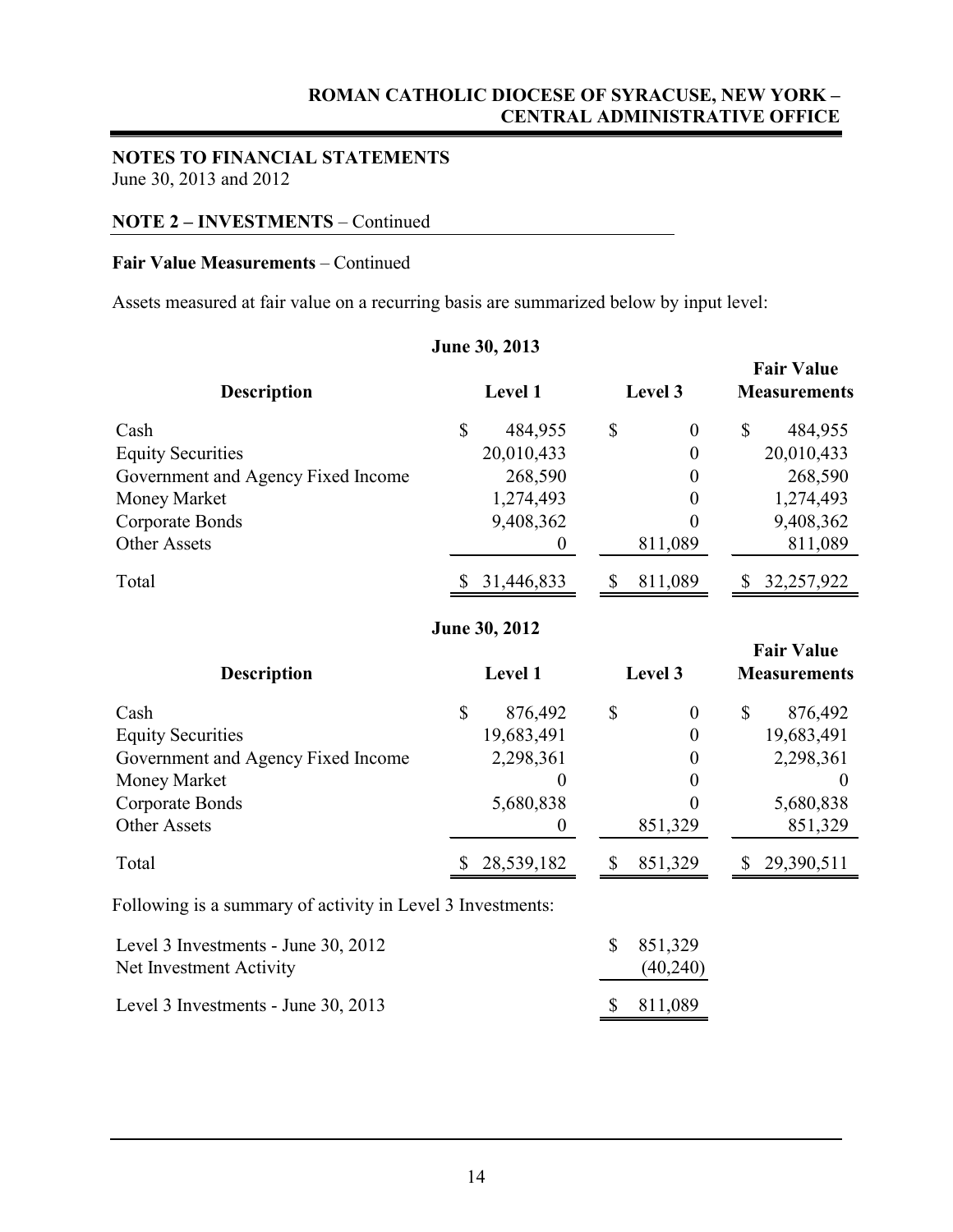#### **NOTES TO FINANCIAL STATEMENTS** June 30, 2013 and 2012

#### **NOTE 3 – MORTGAGES AND NOTES RECEIVABLE**

A summary of mortgages and notes receivable are presented as follows:

|                                                                                            | 2013        | 2012                  |
|--------------------------------------------------------------------------------------------|-------------|-----------------------|
| Loans to Diocesan Organizations at Various<br><b>Interest Rates and Terms of Repayment</b> | \$2,930,039 | $\frac{$1,642,375}{}$ |
| Less: Allowance for Uncollectible Loans                                                    | 1,954,992   | 1,642,375             |
| Total                                                                                      | 975,047     |                       |
|                                                                                            |             |                       |

#### **NOTE 4 – INSURANCE RESERVES**

The Roman Catholic Diocese of Syracuse, New York maintains self-insurance plans for property and general liability, workers' compensation, disability, unemployment compensation and health care insurance for participating Diocesan entities. Each Diocesan entity is charged its share of the estimated costs of claims, administration fees and excess coverage insurance policy premiums.

The self-insurance plan for property and general liability coverage includes an excess of loss insurance coverage purchased from outside insurance carriers. Generally, amounts are recoverable under this coverage after the amount of a specific claim has exceeded a specified retention limit.

Accrued reserve liabilities of \$5,776,295 and \$5,126,029 have been established to cover 2013-12 and 2012-11 claims in the various self-insured programs.

Reserve estimates for reported claims are determined by evaluation of individual reported claims by the Plan Administrator. Procedures for establishing the resulting liabilities are periodically reviewed and updated. Any adjustments resulting there from are reflected in current operations.

In 2013 the Diocese transferred the administration of the workers compensation claims to a third party administrator. In conjunction with this transfer, an actuarial study was conducted to determine the adequacy of claim reserves. Adjustments for workers compensation claims incurred but not reported have been included in the reserve balances as to June 30, 2013.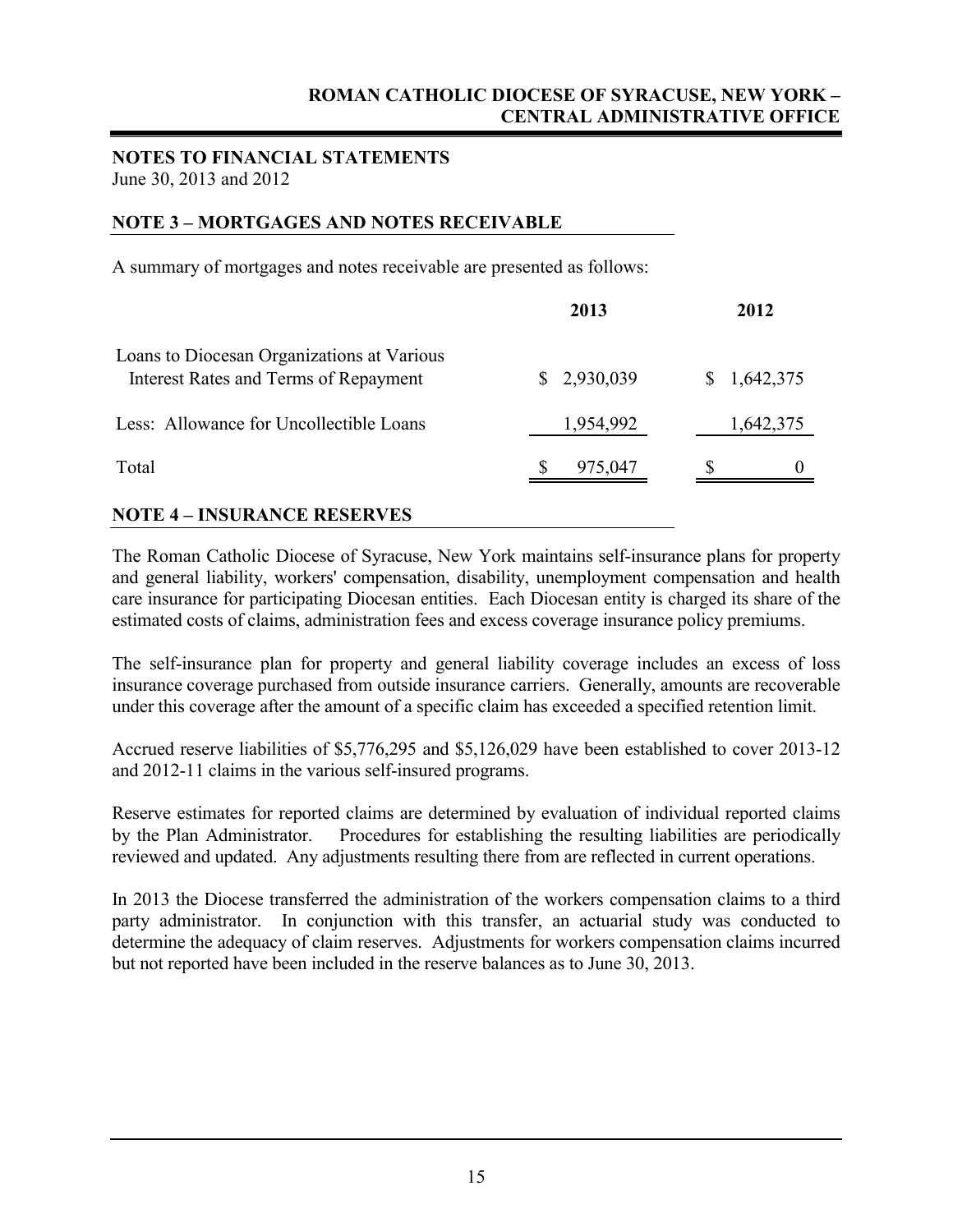#### **NOTES TO FINANCIAL STATEMENTS** June 30, 2013 and 2012

#### **NOTE 5 – FINANCIAL INSTRUMENTS**

#### **Concentrations of Credit Risk**

Financial instruments that potentially subject the Roman Catholic Diocese of Syracuse, New York – Central Administrative Office to concentrations of credit risk consist principally of cash, accounts receivable, investments, accounts payable, accrued liabilities and Diocesan loans. All financial instruments are held for purposes other than trading. The following methods and assumptions were used to estimate the fair value of each instrument for which it is practicable to estimate that value. The fair values of cash, receivables, and accounts payable and accrued expenses approximate their carrying amounts as reflected in the statements of financial position due to their short-term availability, maturity, and settlement.

The Roman Catholic Diocese of Syracuse, New York – Central Administrative Office places its operating cash holdings with several financial institutions and thus all cash held in excess of the FDIC insurable limit is subject to the solvency of those particular financial institutions. From time to time throughout the year bank balances exceeded insurance limits and management considered those circumstances to be a normal business risk.

The Diocese monitors its cash position and deposits money only in institutions with strong financial position and which have been identified as having a top ranking by an independent rating service. Investments at brokerage houses as of June 30, 2013 and 2012 totaled approximately \$31,446,834 and \$28,539,182, respectively. Insurance coverage on these balances varies according to the extent of coverage established by each institution.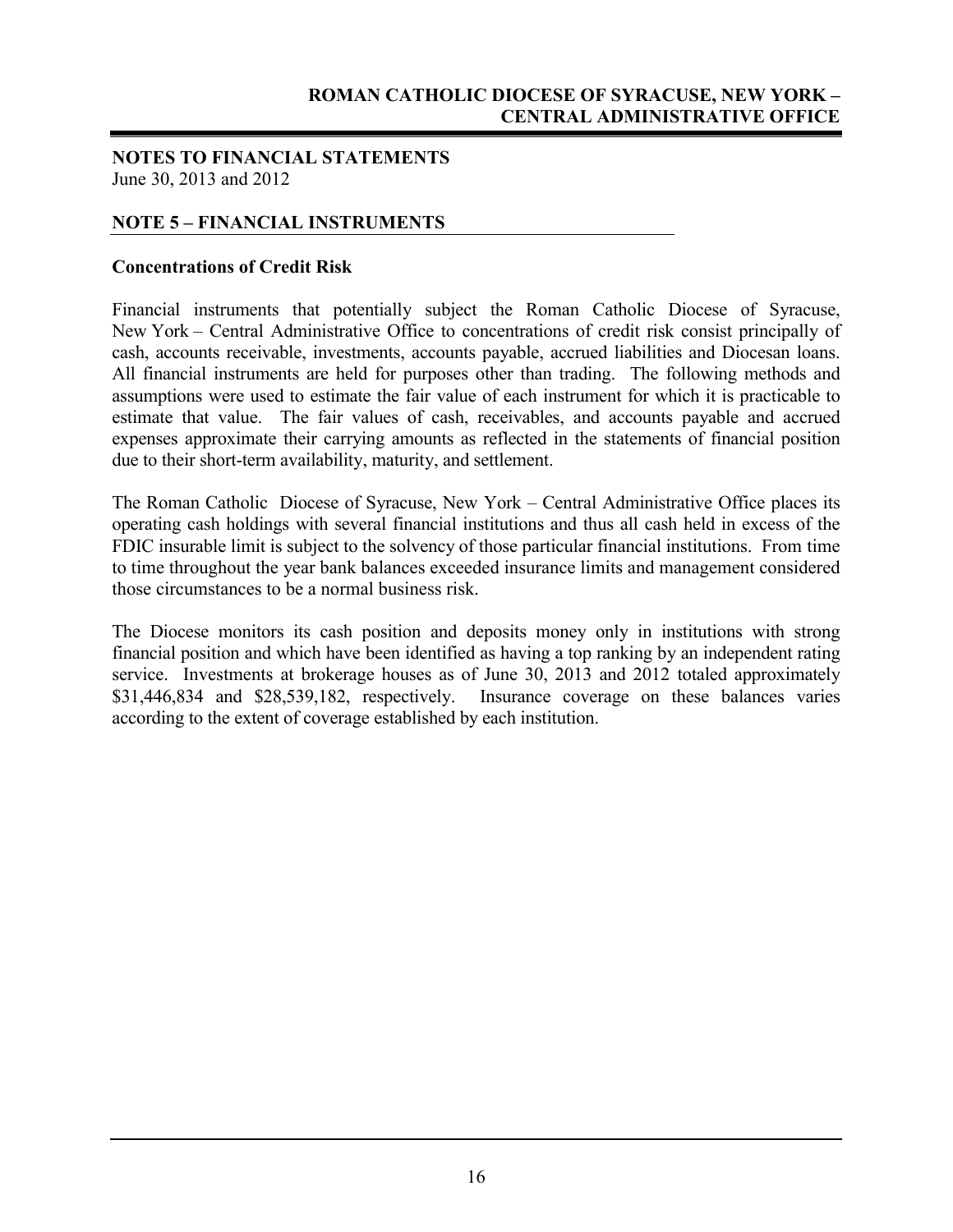#### **NOTES TO FINANCIAL STATEMENTS** June 30, 2013 and 2012

#### **NOTE 5 – FINANCIAL INSTRUMENTS** – Continued

#### **Concentrations of Credit Risk –** Continued

#### Off-Balance Sheet Risks and Guarantees

Loans to parishes and affiliated organizations total \$2,930,039 at June 30, 2013 (\$1,642,375 in 2012). Most of these loans are unsecured. Receivables for insurance programs and other services are uncollateralized. Like the Diocesan loans, the payment of these outstanding balances is dependent upon the financial strength of the borrower/customer.

The Diocese has assumed off-balance sheet risk by extending unconditional guarantees with regard to the following transactions:

- The Diocese has a \$5,300,000 letter of credit with a local financial institution for security to operate the self-insurance programs for workers' compensation and unemployment insurance.
- The D.W. Barry Foundation is a foundation affiliated with the Roman Catholic Diocese of Syracuse, New York. The Diocese is holding an investment in the Foundation in the amount of \$575,017 (\$627,366 in 2012).
- The Diocese is a guarantor on an installment loan that is directly held by a Diocesan parish. The proceeds of this loan were used to construct a parish ministry center. The loan is payable over a ten year period. The balance of this loan as of June 30, 2013 amounted to \$309,296 (\$398,801 in 2012).

#### **NOTE 6 – RELATED PARTY TRANSACTIONS**

#### **Christ the King Retreat House**

Christ the King Retreat House owns property and a building used as a retreat facility. The organization is owned 100% by the Roman Catholic Diocese of Syracuse, New York and the investment in the organization is carried in the investment pool utilizing the equity basis of valuation. The entity has a deficit equity position. The investment is carried at a zero value on the books of the Diocese. The total invested in the property has aggregated \$692,000 over the years. Total receivable due from Christ the King Retreat House at June 30, 2013 amounted to \$237,181 (\$400,044 in 2012). During 2013, the Diocese forgave \$185,988 of the outstanding receivable.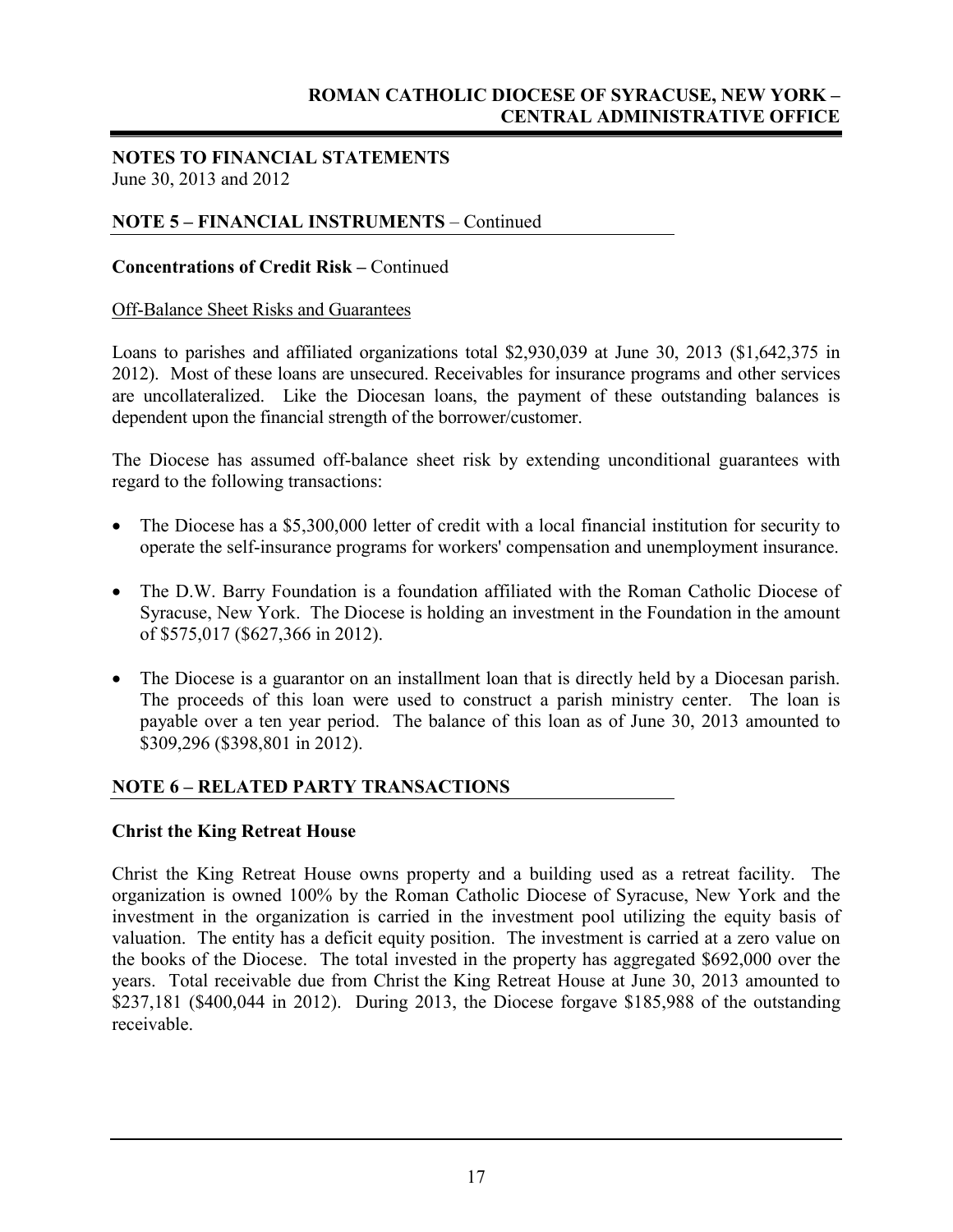#### **NOTES TO FINANCIAL STATEMENTS** June 30, 2013 and 2012

#### **NOTE 6 – RELATED PARTY TRANSACTIONS** – Continued

#### **Syracuse Catholic Press Association, Inc.**

Syracuse Catholic Press Association, Inc. is responsible for the publication of the Diocesan newspaper and is separately incorporated with the Diocese as the sole shareholder. Advances of \$46,022 as of June 30, 2013 (\$306,987 in 2012) have been made in prior years to the Syracuse Catholic Press Association, Inc. During 2013, the Diocese forgave \$260,639 of the outstanding advances.

#### **NOTE 7 – LITIGATIONS AND CLAIMS**

The Roman Catholic Diocese of Syracuse, New York is currently defending three lawsuits relating to either alleged acts of misconduct or associated investigations. The known aggregate monetary demands associated with the active pending cases are less than one million dollars, although demands have not been made in all the known cases. It is the intent of the Diocese to vigorously defend itself in each individual case. The pending lawsuits remain in various stages of the litigation process and no assessment can be made at this time as to the probable outcomes.

The Diocese is party to several property and casualty claims and litigations brought against entities that participate in the Property Self-Insurance Program. These claims and litigations are at various stages of the legal process. Legal counsel cannot determine the extent of any liability to the Diocese. As part of the self-insurance administration, each claim is assigned an estimated reserve figure. The various wrap-around-insurance coverage within the self-insurance fund is also available to settle potentially large claims.

#### **NOTE 8 – LEASES**

The Diocese leases a vehicle and copy machines under operating leases expiring in various years through November 2016. Future minimum lease payments for 2014 amount to \$21,225; \$15,061 for 2015; and \$4,214 for 2016. Total lease expense for June 30, 2013 and 2012 amounted to \$25,863 and \$17,712, respectively.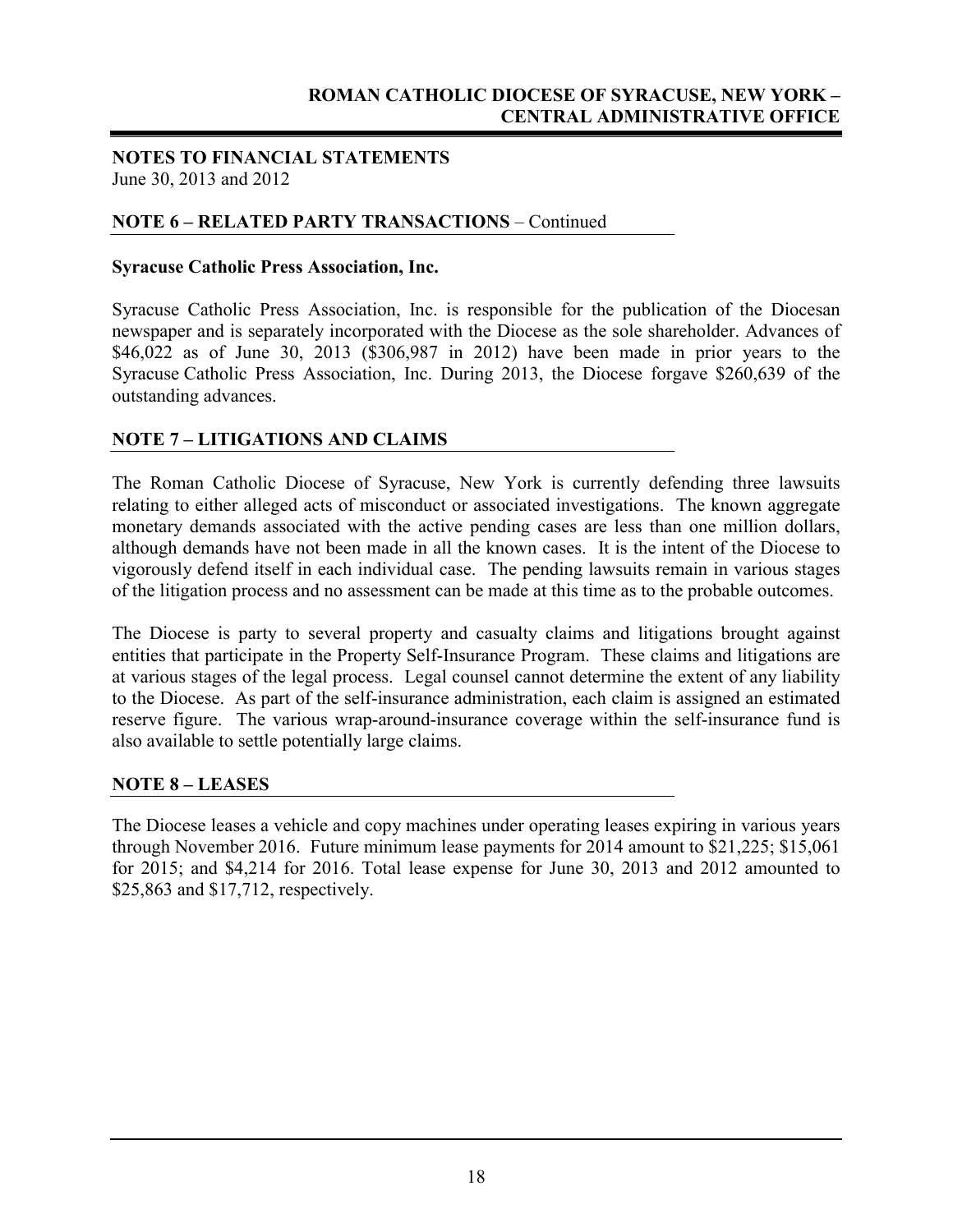#### **NOTES TO FINANCIAL STATEMENTS** June 30, 2013 and 2012

#### **NOTE 9 – DIOCESE OF SYRACUSE DEFINED BENEFIT PENSION PLAN**

The Roman Catholic Diocese of Syracuse Pension Plan (Lay Defined Benefit Plan) provides retirement income to the lay employees of the Diocese, Parishes, Cemeteries and Schools affiliated with the Diocese of Syracuse. The Plan is non-contributory and covers lay employees who meet certain minimum service requirements. The Plan is a "church plan" which exempts it from certain requirements enumerated by ERISA and the Department of Labor.

Participating organizations have a responsibility to contribute to the Plan amounts as may be required to meet minimum funding standards. The Central Administrative Office's current year's contribution for all eligible employees totaled \$199,367 (\$193,181 in 2012). In addition, the Central Administrative Office paid \$500,000 in additional contributions in 2013 as a means of reducing the unfunded status of the plan.

Actuarial studies have determined that the plan has an unfunded pension obligation of \$40,900,000 as of June 30, 2013. Each participating organization has been allocated a portion of this obligation based on employment data of individual employees. As of June 30, 2013 the Central Administrative Office's estimated portion of the overall obligation liability totaled \$3,074,304 (\$1,804,792 in 2012).

#### **Plan Summary**

A summary of the actuarial information used in determining the unfunded status of the Plan is described below:

- Active and retired participants in the Plan at the end of 2013 totaled 3,319 (3,341 in 2012).
- The Central Administrative Office administers the Plan.
- Benefits are based on years of service and the employee's compensation during their years of employment.
- The Roman Catholic Diocese of Syracuse, New York and its related affiliates contribute annually 8.5% of employee's compensation.
- The current year's contribution for all eligible employees totaled \$2,696,415 (\$2,034,763) in 2012).
- Contributions are intended to provide not only for benefits attributed to service to date but also for those expected to be earned in the future.
- In 2013, benefit payments totaled  $$2,577,148$   $$2,284,008$  in 2012).
- Participation in the plan for new employees has been frozen as of July 1, 2011. New employees are eligible to participate in a Diocesan sponsored 403 (b) plan.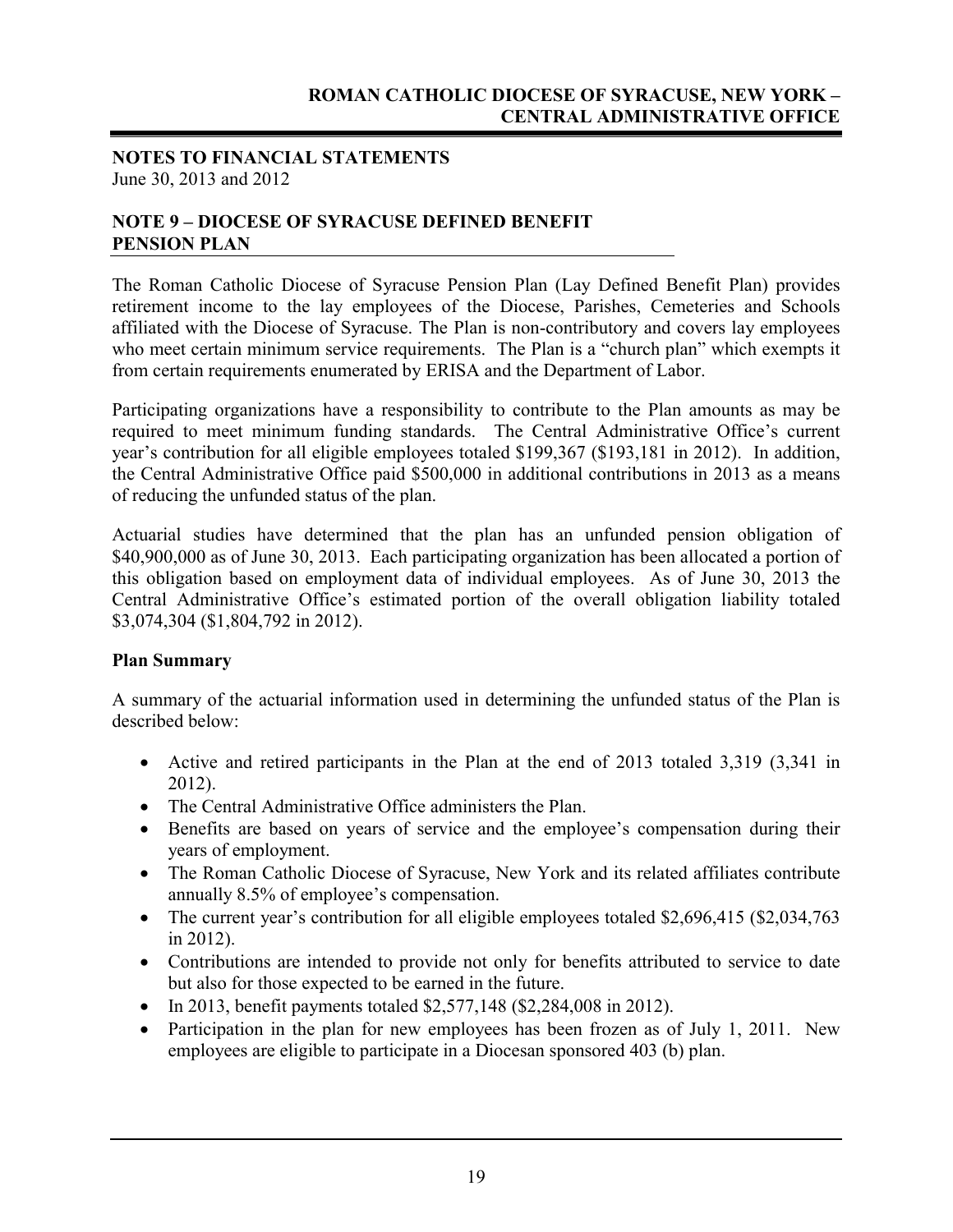#### **NOTES TO FINANCIAL STATEMENTS** June 30, 2013 and 2012

#### **NOTE 9 – DIOCESE OF SYRACUSE DEFINED BENEFIT PENSION PLAN** – Continued

The following sets forth the plan's funded status as of June 30, 2013 from the most recent actuarial study, which was prepared for the July 1, 2013 plan year:

| <b>Actuarial Present Value Obligations:</b><br>All Future Benefit Obligations | 84,571,975       |
|-------------------------------------------------------------------------------|------------------|
| <b>Actuarial Accrued Obligations</b>                                          | 78,505,342<br>S  |
| Plan Assets at Fair Value                                                     | 37,593,881<br>S. |
| Normal Cost Calculation:<br>Unfunded Actual Present Value of Future Benefits  | 40,911,461       |
| <b>Average Temporary Annuity Factor</b>                                       | 7.7737           |
| Estimated Costs for 2013-2014 Plan Year                                       | 242,032<br>\$    |
| Covered Payroll                                                               | 24, 142, 836     |
| Normal Cost Calculation                                                       | 1,022,438<br>S   |
| Rate of Investment Return                                                     | 7.0%             |
| Rate of Salary Increase                                                       | $3.0\%$          |
| Discount Rate                                                                 | $5.0\%$          |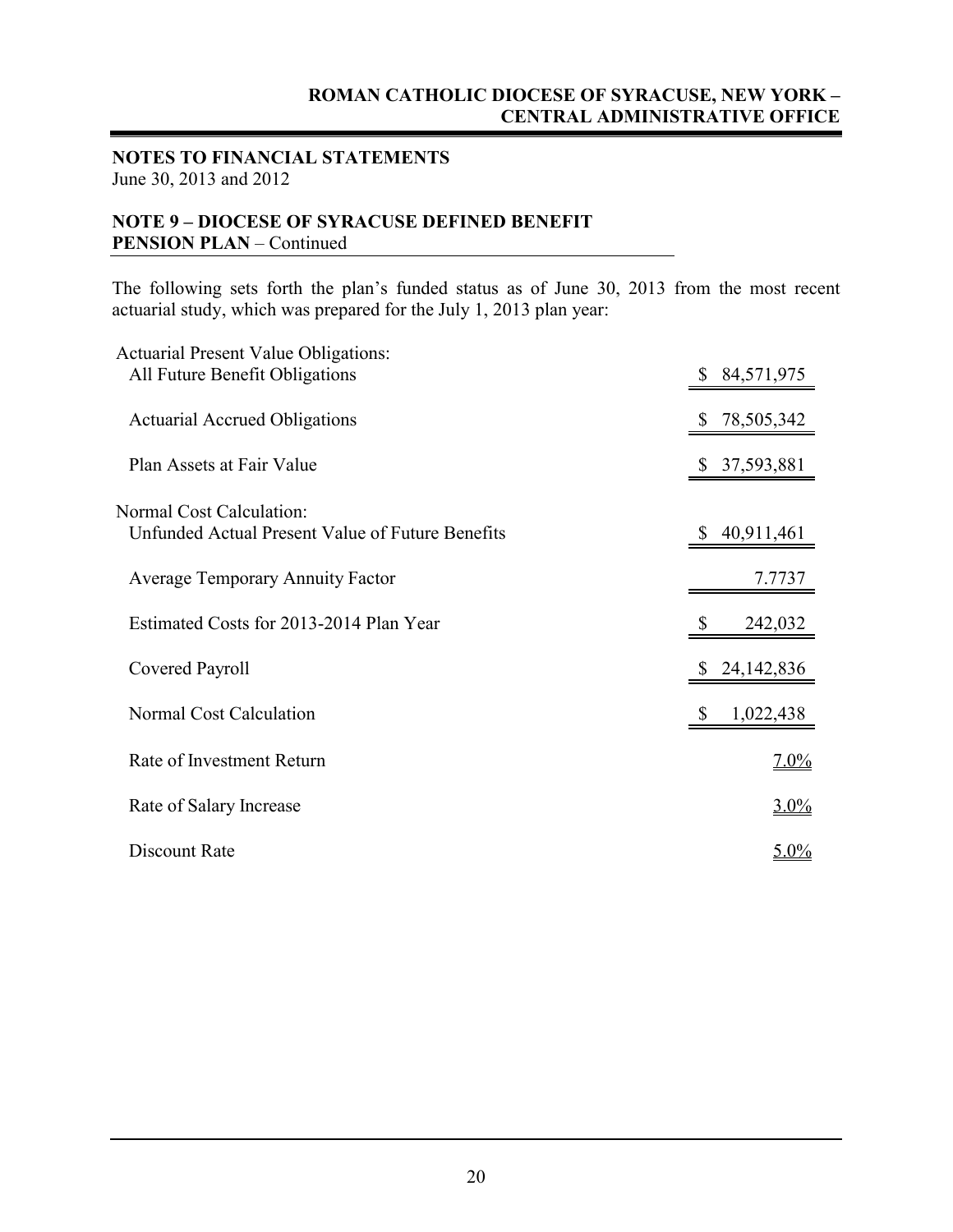#### **NOTES TO FINANCIAL STATEMENTS** June 30, 2013 and 2012

#### **NOTE 9 – DIOCESE OF SYRACUSE DEFINED BENEFIT PENSION PLAN** – Continued

The funded status of the Plan as of June 30, 2013 is as follows:

| Change in Unfunded Accrued Liability: |                            |
|---------------------------------------|----------------------------|
| Projected Unfunded Obligation at the  |                            |
| Beginning of the Year                 | $\mathbb{S}$<br>27,553,488 |
| Normal Cost Amortization              | (1, 125, 389)              |
| <b>Interest Cost</b>                  | 2,014,387                  |
| Actuarial (Gain) Loss                 | 12,349,708                 |
| <b>Employee Contributions</b>         | 2,696,415                  |
| <b>Benefits Paid</b>                  | (2,577,148)                |
| Projected Unfunded Obligation at the  |                            |
| End of the Year                       | 40,911,461                 |
|                                       |                            |
| Change in Plan Assets                 |                            |
| Fair Value of Plan Assets at the      |                            |
| Beginning of the Year                 | \$34,675,693               |
| Actual Gain (Loss) on Plan Assets     | 3,040,953                  |
| Contributions                         | 2,696,415                  |
| Expenses                              | (242, 032)                 |
| <b>Benefits Paid</b>                  | (2,577,148)                |
| Fair Value of Plan Assets at the      |                            |
| End the Year                          | 37,593,881                 |

The measurement date for net periodic pension costs and other disclosure items is June 30, 2013. Components of net periodic pension cost are as follows:

| Change in Actuarial Assumptions<br>Interest Cost<br><b>Amortization of Prior Service Cost</b> | \$13,085,898<br>1,928,744<br>(1,656,669) |
|-----------------------------------------------------------------------------------------------|------------------------------------------|
| Net Periodic Pension Cost                                                                     | \$13,357,973                             |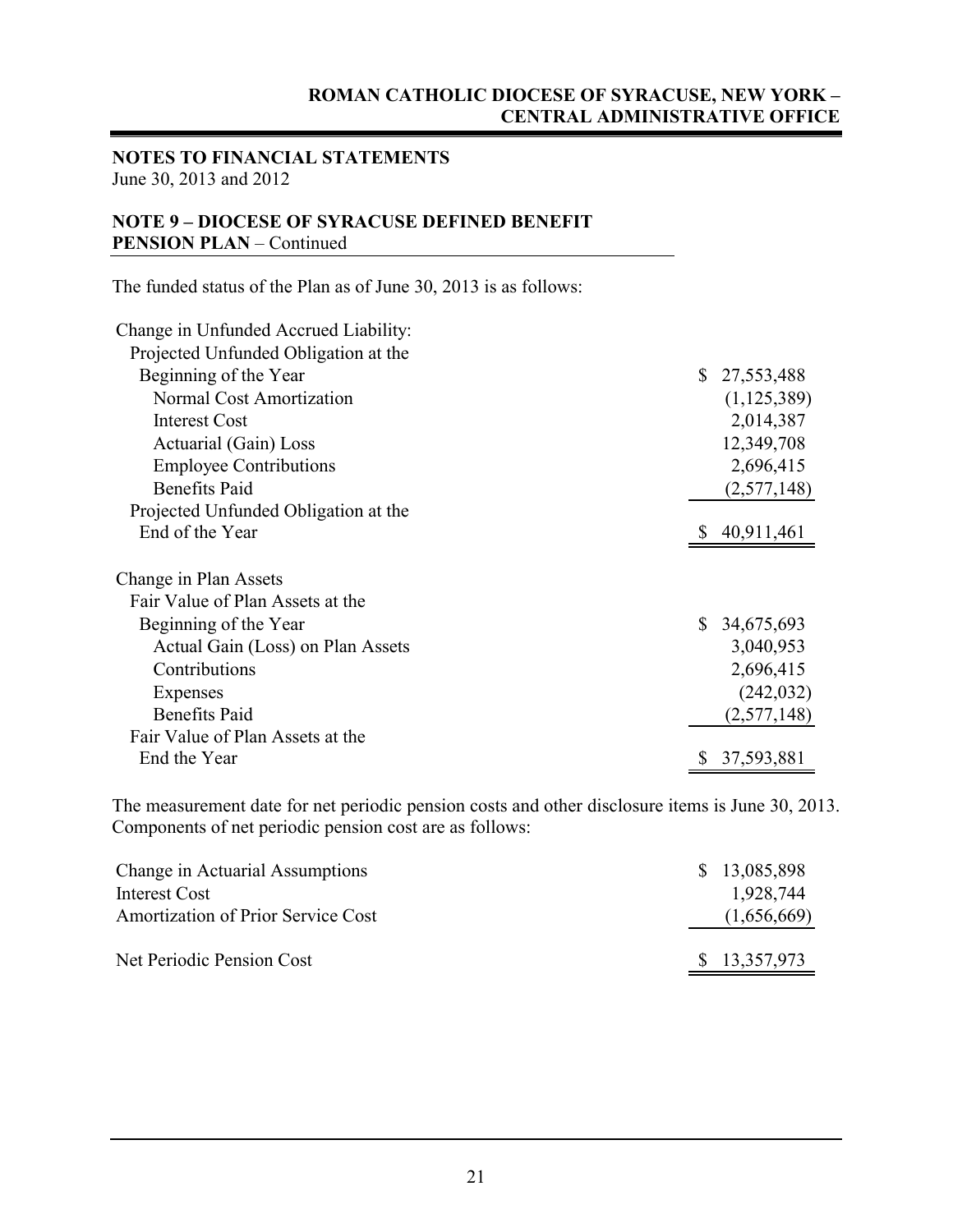#### **NOTES TO FINANCIAL STATEMENTS** June 30, 2013 and 2012

#### **NOTE 9 – DIOCESE OF SYRACUSE DEFINED BENEFIT PENSION PLAN** – Continued

Plan assets as of June 30, 2013 were as follows:

| Investments at Actuarial Value:      |    |              |
|--------------------------------------|----|--------------|
| Defined Benefit Guaranteed Portfolio | S. | 12,782,903   |
| Emerging Markets                     |    | 2,631,467    |
| <b>International Core Equity</b>     |    | 4,135,163    |
| <b>Real Estate Securities</b>        |    | 1,879,620    |
| U.S. Core Equity                     |    | 7,894,402    |
| Short-Term Government                |    | 8,270,326    |
|                                      |    |              |
| Total                                |    | \$37,593,881 |

In 2013 the Plan changed an actuarial assumption that significantly impacted the calculation of the unfunded position. In prior years the availability of assets to satisfy accrued obligations was calculated by using a 7% return on investment. In 2013 the present value of anticipated obligation was calculated using a discount rate of 5%. This change in actuarial assumption resulted in an increase of the Plans unfunded position by approximately \$12,000,000.

The discount rate is representative of the yield on high quality corporate bonds as of June 30, 2013. Mortality rates were determined using the RP-2000 Mortality Table.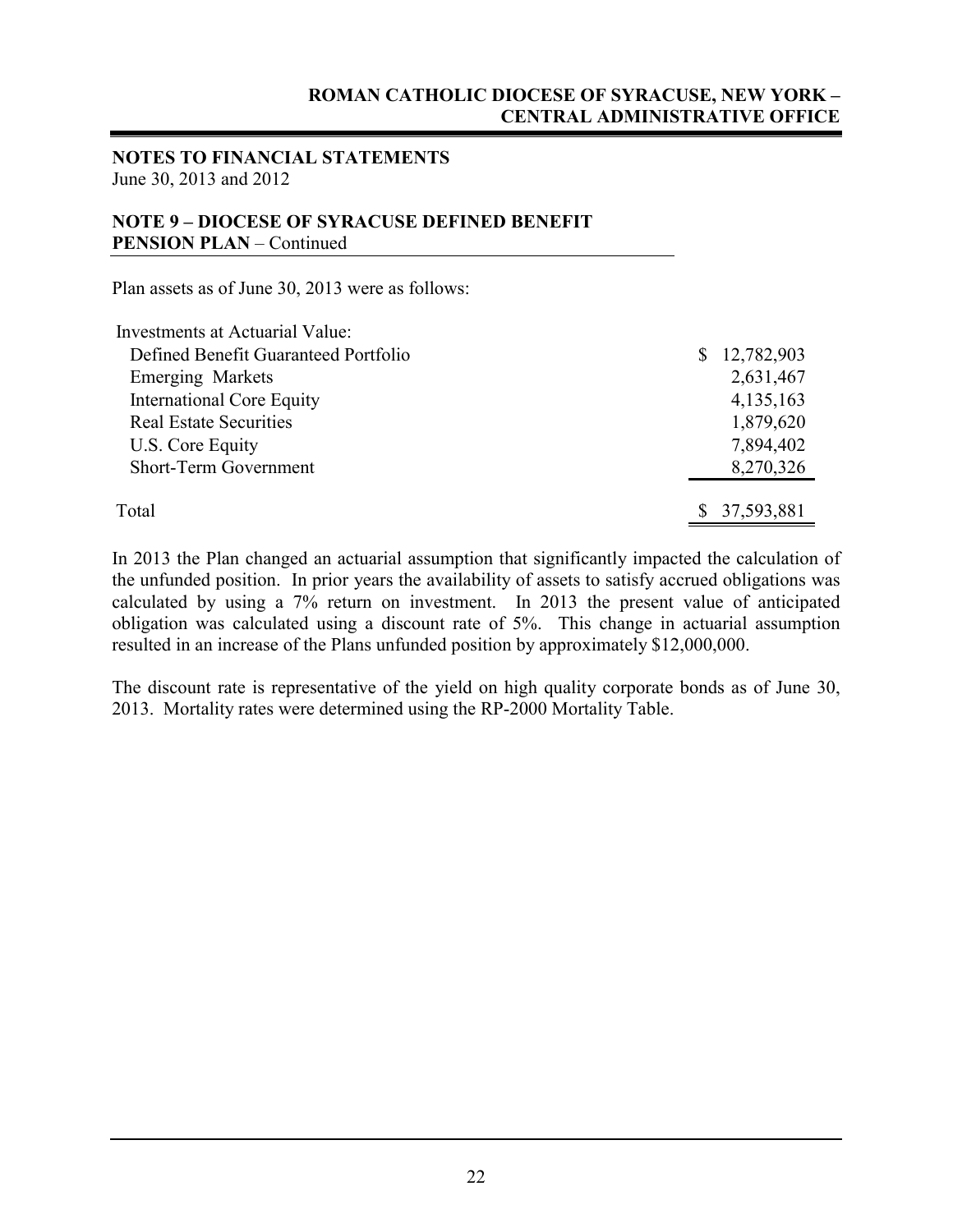## **SCHEDULE OF UNRESTRICTED PROGRAM AND SUPPORTING EXPENSES**

Year Ended June 30, 2013 with Comparative Totals for June 30, 2012

|                                                   | General<br>Operating |
|---------------------------------------------------|----------------------|
| <b>EXPENSES</b>                                   |                      |
| Program Services:                                 |                      |
| Educational Programs - Catholic Schools Office    | \$<br>414,658        |
| <b>Educational Programs - Tuition Assistance</b>  | 530,150              |
| <b>Educational Programs - Religious Education</b> | 444,528              |
| <b>Community Service</b>                          | 977,190              |
| Parish Pastoral                                   | 659,196              |
| Ministry for Higher Education                     | 381,631              |
| <b>Hospital Ministry</b>                          | 229,576              |
| Family Life, Youth and Young Adult                | 480,483              |
| <b>Retreat House</b>                              | 43,242               |
| Communications                                    | 390,345              |
| Hope Appeal Expenses                              | 122,062              |
| <b>McDevitt Grants</b>                            | 390,560              |
| <b>National Assessments</b>                       | 112,184              |
| Parish Services                                   | 127,082              |
| Vicar for Parishes                                | 97,194               |
| <b>Total Program Services</b>                     | 5,400,081            |
| <b>Supporting Services:</b>                       |                      |
| Administrative and Operational                    | 425,053              |
| <b>Executive Management</b>                       | 611,632              |
| <b>Insurance Programs</b>                         | $\theta$             |
| Development and Fundraising                       | 427,260              |
| Finance                                           | 702,768              |
| Building and Grounds                              | 1,046,450            |
| <b>Information Technology</b>                     | 249,071              |
| Human Resources and Benefits                      | $\overline{0}$       |
| <b>Total Supporting Services</b>                  | 3,462,234            |
| <b>TOTAL EXPENSES</b>                             | 8,862,315            |